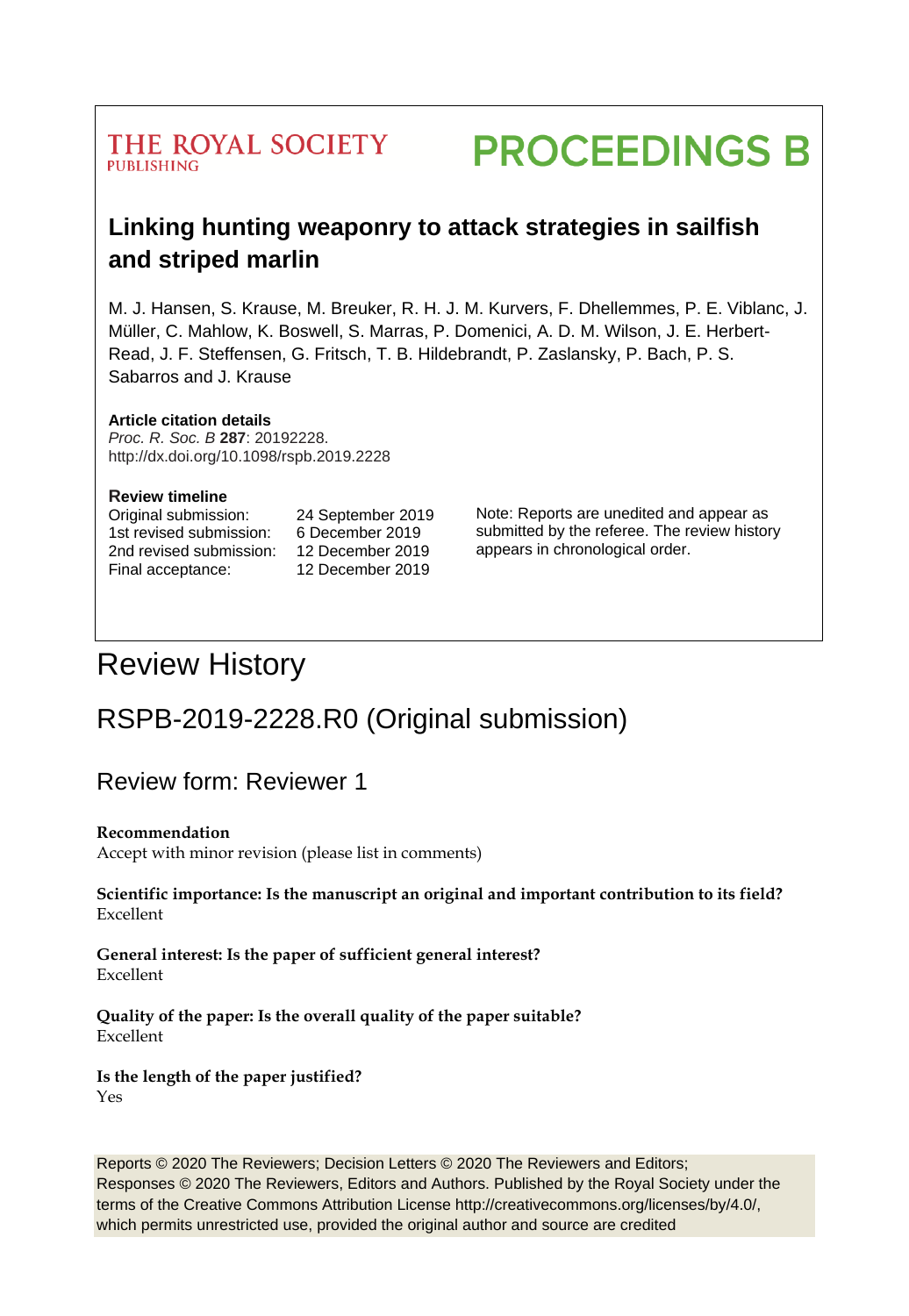**Should the paper be seen by a specialist statistical reviewer?**  No

**Do you have any concerns about statistical analyses in this paper? If so, please specify them explicitly in your report.**  $N_{\Omega}$ 

**It is a condition of publication that authors make their supporting data, code and materials available - either as supplementary material or hosted in an external repository. Please rate, if applicable, the supporting data on the following criteria.**

```
Is it accessible?
Yes
Is it clear? 
Yes
Is it adequate? 
Yes
```
**Do you have any ethical concerns with this paper?** No

#### **Comments to the Author**

This study provides novel observations of the feeding behaviour of striped marlin, and comparative analyses to better understand billfish feeding strategies. It was well-written and figures were well-laid-out. Minor edits or comments are provided below:

- In the supplement, provide explanation/support that rostra collected in the Indian Ocean for morphological examination would be similar to rostra used in behavioural observations (in the Gulf of Mexico and in the Pacific Ocean). Do these fish eat the same species in different regions? - In the discussion, recommend using examples of comparative work with other fishes first, i.e., move lines 310-318 earlier in the section. This paragraph puts the morphological and behavioural results in context, and justifies the switch in parallel construction (other sections always start with behaviour then morphology). In the current lay-out, discussing birds first (line 299), particularly birds that primarily eat a very different prey type (bivalves), distracts from comparative component. The inclusion of oystercatchers as it relates to remodelling makes sense, I just didn't expect this inter-phyla comparison first. Citation in line 301 should only be #3, unless another sentence could be included to relate this trend to billfish (#5).

- Supplement figures were excellent for understanding the morphology and analyses, particularly S2. Only concern is that orange and pink are not colour-blind accessible, and can be difficult to distinguish.

### Review form: Reviewer 2

#### **Recommendation**

Major revision is needed (please make suggestions in comments)

**Scientific importance: Is the manuscript an original and important contribution to its field?** Acceptable

**General interest: Is the paper of sufficient general interest?** Acceptable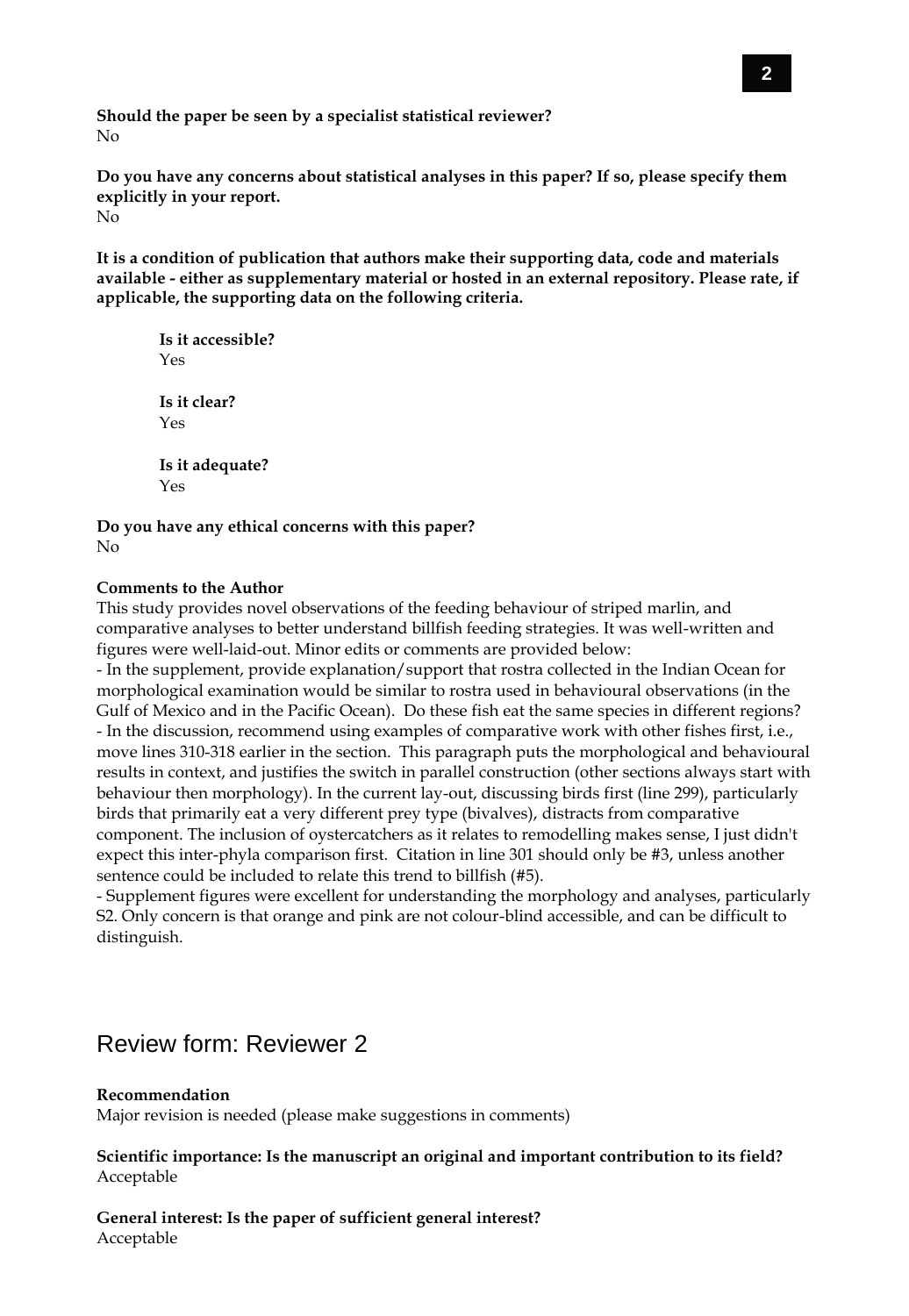**Quality of the paper: Is the overall quality of the paper suitable?** Acceptable

**Is the length of the paper justified?**  Yes

**Should the paper be seen by a specialist statistical reviewer?**  Yes

**Do you have any concerns about statistical analyses in this paper? If so, please specify them explicitly in your report.** Yes

**It is a condition of publication that authors make their supporting data, code and materials available - either as supplementary material or hosted in an external repository. Please rate, if applicable, the supporting data on the following criteria.**

**Is it accessible?** Yes **Is it clear?**  No **Is it adequate?**  No

**Do you have any ethical concerns with this paper?** No

#### **Comments to the Author**

General comments

The work by Hansen et al, attempts to address the idea on how different bill morphologies in billfishes can translate into different feeding behaviors. The publication is generally well written and utilizes a good approach in terms of data analysis, however, I think it is necessary to bring a stronger case on why these two morphologies are needed to be addressed. How do they differ? Since the entire paper is based on this difference in morphologies, the authors need to build a strong case by showing this clearly (figure and on the text). This needs to be the point of departure. An ideal case would show the differences between swordfishes and a marlin (as done in previous studies) but I'm aware of the limitations associated to test this in the two most extreme anatomical ends of the spectrum (swordfish vs marlin). Nevertheless, if the authors think these two morphologies are different enough to explore how they can translate into possible feeding behaviors the case has to be shown in a stronger context otherwise the rest of the research will not have a strong foundation.

Microteeth, this is the first-time billfishes teeth have been described with modern technology, but you don't explain why you think these are teeth, I agree they are but you should briefly state what makes them teeth (pulp cavity, enamel….). Following these lines, you performed a chemical analysis that could help support this idea but this is on the supplementary data and it is not even mentioned on the methods. I think this is relevant and needs to be addressed on the main part of the paper.

Try to specify striped marlin instead of marlin, you go back and forth and is not consistent in addition as you know there are multiple marlin species and it is confusing.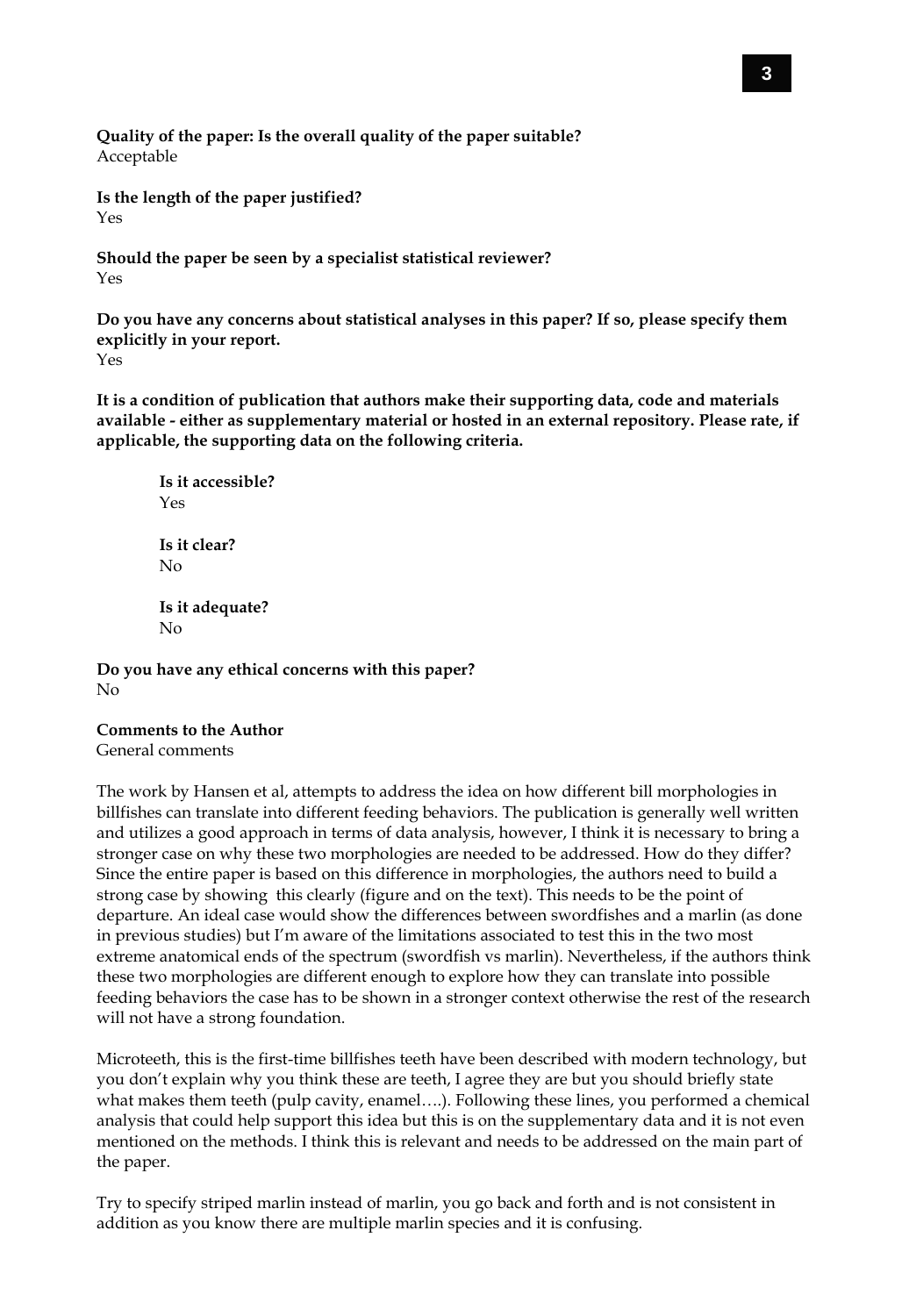#### Abstract

L75- how this statement fits the scope of your study? These animals are closely related and the differences are not as clear as in other billfishes' species. How this species differs in their physical environment?

#### Introduction

L71-Misspelling- specializations, please check all the manuscript as is repeated multiple times The intro needs work, background data in bill morphology make your case stronger, you based all your hypothesis on that yet there is not a single figure that shows the differences, you have micro CT data, I encourage you to show a good image sets the idea of the paper. See Atkins et al for an example.

Your references need work, pioneer people like Nakamura are not listed. Fierstine has published in billfishes more than anybody else and I only see one paper cited.

#### L81- misspelling defense

L81- please cite other literature that supports this idea, your previous study is not the only one.

100- I think this statement is not strong and even perhaps contradicts the whole premise of your study, yes they are very similar as they are closely related….can you point strong differences? I'm a bit concerned about the question in this study I respectfully wonder if this question is trying to accommodate a comparison of two billfish species that are most available to study in the field instead of the other way around. You already had sailfish data and striped marlin are the perhaps the other easier species to collect in the field. I think you either need to shift the goal of the study or make a stronger case on why these two species are relevant to be compared.

Please add a phylogenetic tree showing their relationship as well as bill morphologies

108- ok based on that, bring up the idea of swordfish why do you think that, there is already evidence for that

It is not clear how many NEW animals this study has and also if the sailfish data is new or an older dataset, please clarify. Also, please make sure to define you "n" number. Are these schools, animals?

How do you know the chemical composition? You did a whole extra analysis that needs to be noted at least mention it on the methods otherwise the results come unexpected.

#### **Discussion**

Your analytical approach is complex but there are some important aspects that are not clear, how do you compensate with neighboring effect, sailfish were way more abundant? How do you compensate for the effect of having a larger number of prey items?

315- you mention how important is to show how morphology affects function and behavior and how is best to do this in the field, yet you are not comparing the most extreme morphologies that are extremely difficult to capture in the field (swordfish). Yes, the field is ideal but you are aware of the limitations, so I think saying this is the best approach to translate form functional complexes in species that almost look alike is not a strong statement. In addition, undermines previous works done in a different setting.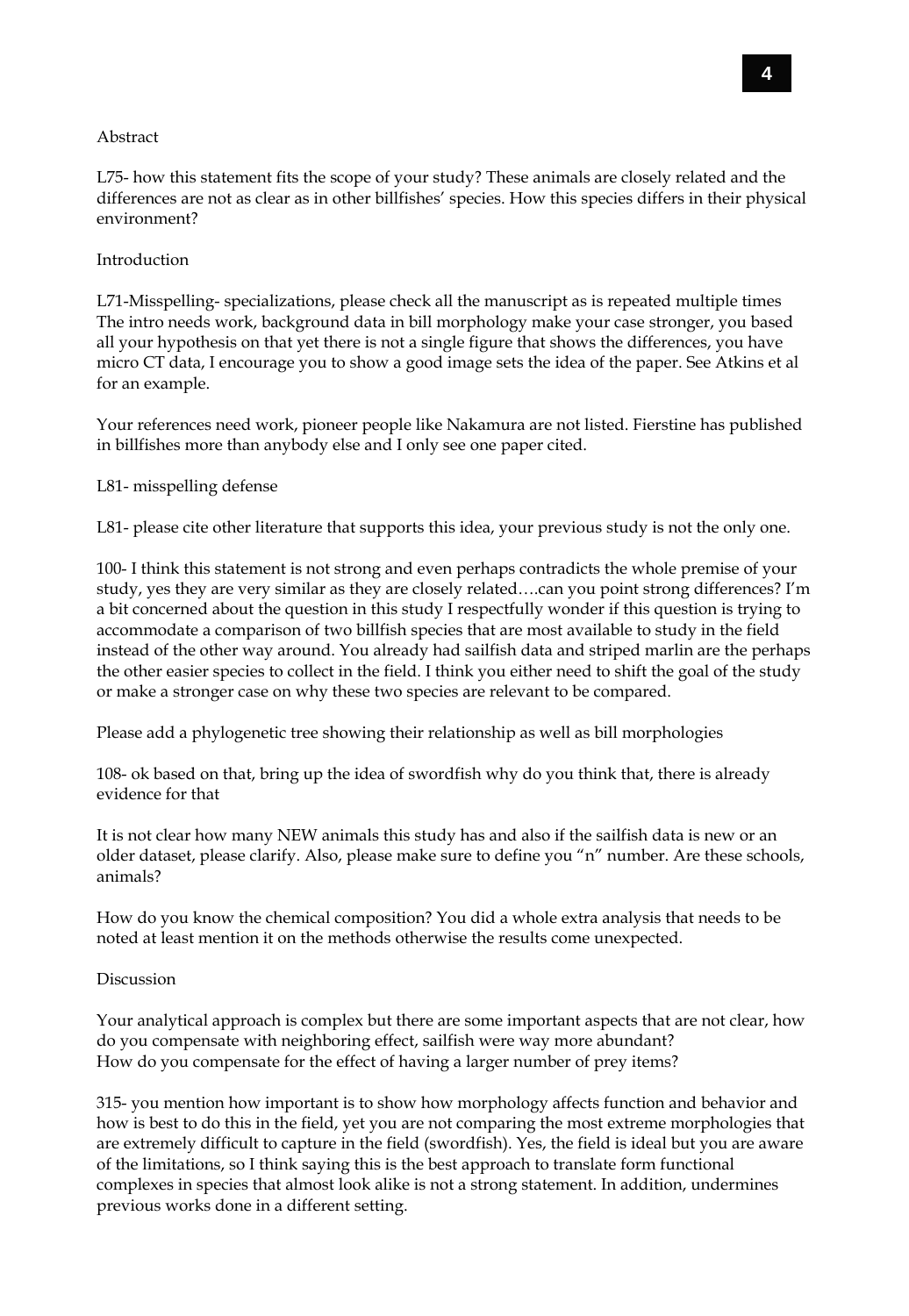322- you are not making a fair comparison you are trying to compare a swordfish rostra with an istiophorid one, when in reality these two species are much more similar.

343- explain further, why intriguing what do you mean with that?

Please consider additional explanations for these results, what about the vertebral column on this species? Nakamura has described them for all species and as with the rostrum the major differences are between xiphias and istiophorids, however maybe worth it to explore, maybe there are some other explanations for the differences in movement.

Please consider including whole body differences between species, what do you think about the sail in sailfishes? What about spearing behavior? What other factors can support your observations?

Supplementary Fig S2. Orient the reader on the cross sectional area

Not sure if this should be part of the supplementary data, I think you have a lot of valuable info here. I'm also not sure on what you are trying to show in A and B, please show the reader exactly were those points are in the cross section. It is not easy to understand

This graph collapsed a lot of info, can you just separate them?

In my opinion as the idea of this work stands in a morphological difference among species is much more relevant to see the structures and then you can report the information on your graphs on a table or both.

### Decision letter (RSPB-2019-2228.R0)

06-Nov-2019

Dear Dr Hansen:

Your manuscript has now been peer reviewed and the reviews have been assessed by an Associate Editor. The reviewers' comments (not including confidential comments to the Editor) and the comments from the Associate Editor are included at the end of this email for your reference. As you will see, the reviewers and the Editors have raised some concerns with your manuscript and we would like to invite you to revise your manuscript to address them.

We do not allow multiple rounds of revision so we urge you to make every effort to fully address all of the comments at this stage. If deemed necessary by the Associate Editor, your manuscript will be sent back to one or more of the original reviewers for assessment. If the original reviewers are not available we may invite new reviewers. Please note that we cannot guarantee eventual acceptance of your manuscript at this stage.

To submit your revision please log into http://mc.manuscriptcentral.com/prsb and enter your Author Centre, where you will find your manuscript title listed under "Manuscripts with Decisions." Under "Actions", click on "Create a Revision". Your manuscript number has been appended to denote a revision.

When submitting your revision please upload a file under "Response to Referees" - in the "File Upload" section. This should document, point by point, how you have responded to the reviewers' and Editors' comments, and the adjustments you have made to the manuscript. We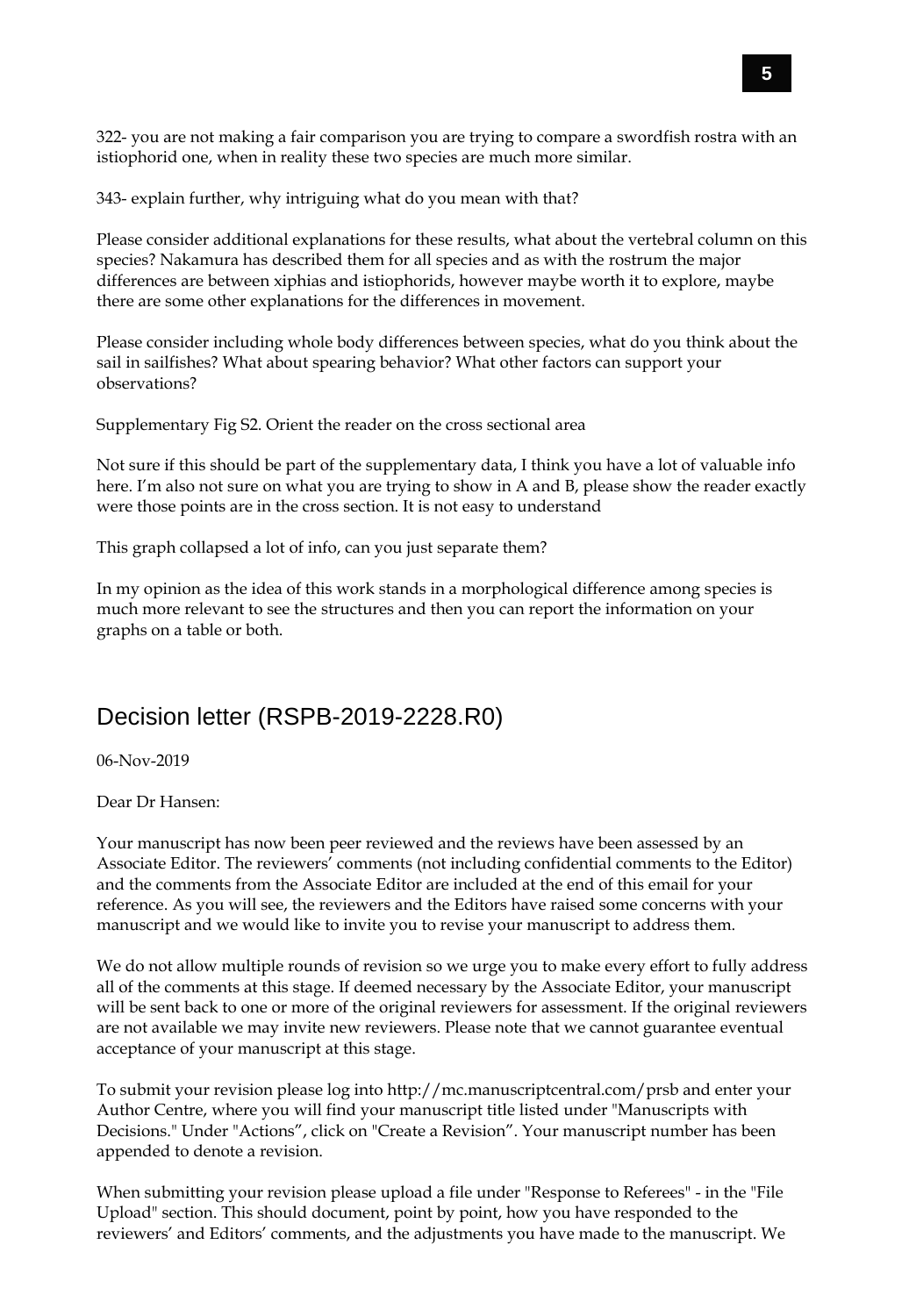require a copy of the manuscript with revisions made since the previous version marked as 'tracked changes' to be included in the 'response to referees' document.

Your main manuscript should be submitted as a text file (doc, txt, rtf or tex), not a PDF. Your figures should be submitted as separate files and not included within the main manuscript file.

When revising your manuscript you should also ensure that it adheres to our editorial policies (https://royalsociety.org/journals/ethics-policies/). You should pay particular attention to the following:

#### Research ethics:

If your study contains research on humans please ensure that you detail in the methods section whether you obtained ethical approval from your local research ethics committee and gained informed consent to participate from each of the participants.

#### Use of animals and field studies:

If your study uses animals please include details in the methods section of any approval and licences given to carry out the study and include full details of how animal welfare standards were ensured. Field studies should be conducted in accordance with local legislation; please include details of the appropriate permission and licences that you obtained to carry out the field work.

Data accessibility and data citation:

It is a condition of publication that you make available the data and research materials supporting the results in the article. Datasets should be deposited in an appropriate publicly available repository and details of the associated accession number, link or DOI to the datasets must be included in the Data Accessibility section of the article

(https://royalsociety.org/journals/ethics-policies/data-sharing-mining/). Reference(s) to datasets should also be included in the reference list of the article with DOIs (where available).

In order to ensure effective and robust dissemination and appropriate credit to authors the dataset(s) used should also be fully cited and listed in the references.

If you wish to submit your data to Dryad (http://datadryad.org/) and have not already done so you can submit your data via this link

http://datadryad.org/submit?journalID=RSPB&manu=(Document not available), which will take you to your unique entry in the Dryad repository.

If you have already submitted your data to dryad you can make any necessary revisions to your dataset by following the above link.

For more information please see our open data policy http://royalsocietypublishing.org/datasharing.

Electronic supplementary material:

All supplementary materials accompanying an accepted article will be treated as in their final form. They will be published alongside the paper on the journal website and posted on the online figshare repository. Files on figshare will be made available approximately one week before the accompanying article so that the supplementary material can be attributed a unique DOI. Please try to submit all supplementary material as a single file.

Online supplementary material will also carry the title and description provided during submission, so please ensure these are accurate and informative. Note that the Royal Society will not edit or typeset supplementary material and it will be hosted as provided. Please ensure that the supplementary material includes the paper details (authors, title, journal name, article DOI). Your article DOI will be 10.1098/rspb.[paper ID in form xxxx.xxxx e.g. 10.1098/rspb.2016.0049].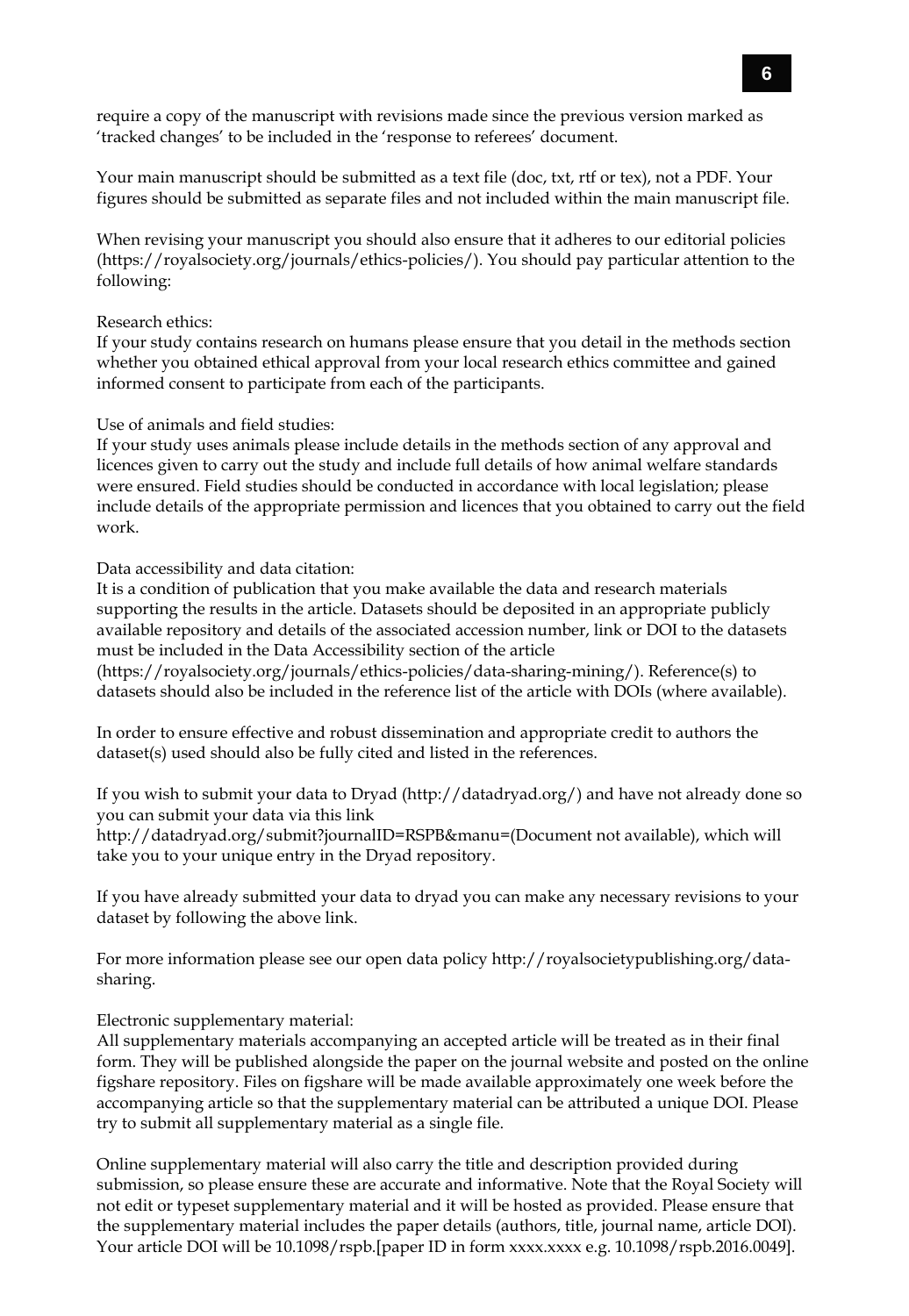Please submit a copy of your revised paper within three weeks. If we do not hear from you within this time your manuscript will be rejected. If you are unable to meet this deadline please let us know as soon as possible, as we may be able to grant a short extension.

Thank you for submitting your manuscript to Proceedings B; we look forward to receiving your revision. If you have any questions at all, please do not hesitate to get in touch.

Best wishes, Dr Daniel Costa mailto: proceedingsb@royalsociety.org

Associate Editor Board Member: 1

Comments to Author:

Both reviewers responded with general positivity towards the work and point out several areas for improvement. The second reviewer in particular, brings up interesting questions, including a central concern regarding the confounds and potential trade-offs of studying two such similar species. Addressing these issues directly and thoroughly will increase the impact of the work. The authors should also include more information about how the fish were treated when they were scanned and the efforts the authors made to follow ethical guidelines (ARRIVE/ARROW/Association for the Study of Animal Behaviour/Animal Behavior Society Guidelines for the Use of Animals in Research).

Reviewer(s)' Comments to Author: Referee: 1

#### Comments to the Author(s)

This study provides novel observations of the feeding behaviour of striped marlin, and comparative analyses to better understand billfish feeding strategies. It was well-written and figures were well-laid-out. Minor edits or comments are provided below:

- In the supplement, provide explanation/support that rostra collected in the Indian Ocean for morphological examination would be similar to rostra used in behavioural observations (in the Gulf of Mexico and in the Pacific Ocean). Do these fish eat the same species in different regions? - In the discussion, recommend using examples of comparative work with other fishes first, i.e., move lines 310-318 earlier in the section. This paragraph puts the morphological and behavioural results in context, and justifies the switch in parallel construction (other sections always start with behaviour then morphology). In the current lay-out, discussing birds first (line 299), particularly birds that primarily eat a very different prey type (bivalves), distracts from comparative component. The inclusion of oystercatchers as it relates to remodelling makes sense, I just didn't expect this inter-phyla comparison first. Citation in line 301 should only be #3, unless another sentence could be included to relate this trend to billfish (#5).

- Supplement figures were excellent for understanding the morphology and analyses, particularly S2. Only concern is that orange and pink are not colour-blind accessible, and can be difficult to distinguish.

Referee: 2

Comments to the Author(s) General comments

The work by Hansen et al, attempts to address the idea on how different bill morphologies in billfishes can translate into different feeding behaviors. The publication is generally well written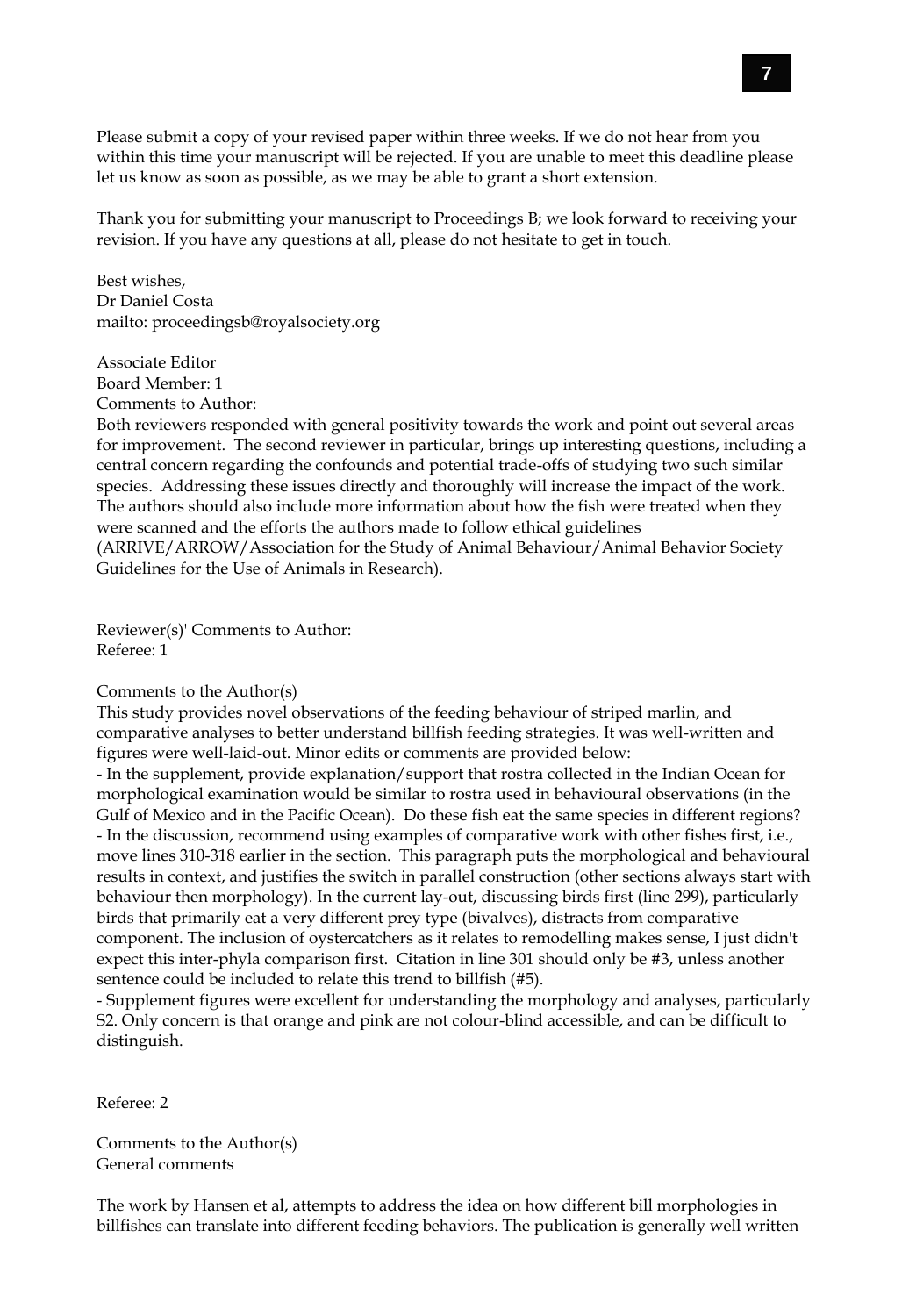and utilizes a good approach in terms of data analysis, however, I think it is necessary to bring a stronger case on why these two morphologies are needed to be addressed. How do they differ? Since the entire paper is based on this difference in morphologies, the authors need to build a strong case by showing this clearly (figure and on the text). This needs to be the point of departure. An ideal case would show the differences between swordfishes and a marlin (as done in previous studies) but I'm aware of the limitations associated to test this in the two most extreme anatomical ends of the spectrum (swordfish vs marlin). Nevertheless, if the authors think these two morphologies are different enough to explore how they can translate into possible feeding behaviors the case has to be shown in a stronger context otherwise the rest of the research will not have a strong foundation.

Microteeth, this is the first-time billfishes teeth have been described with modern technology, but you don't explain why you think these are teeth, I agree they are but you should briefly state what makes them teeth (pulp cavity, enamel….). Following these lines, you performed a chemical analysis that could help support this idea but this is on the supplementary data and it is not even mentioned on the methods. I think this is relevant and needs to be addressed on the main part of the paper.

Try to specify striped marlin instead of marlin, you go back and forth and is not consistent in addition as you know there are multiple marlin species and it is confusing.

#### Abstract

L75- how this statement fits the scope of your study? These animals are closely related and the differences are not as clear as in other billfishes' species. How this species differs in their physical environment?

#### Introduction

L71-Misspelling- specializations, please check all the manuscript as is repeated multiple times The intro needs work, background data in bill morphology make your case stronger, you based all your hypothesis on that yet there is not a single figure that shows the differences, you have micro CT data, I encourage you to show a good image sets the idea of the paper. See Atkins et al for an example.

Your references need work, pioneer people like Nakamura are not listed. Fierstine has published in billfishes more than anybody else and I only see one paper cited.

#### L81- misspelling defense

L81- please cite other literature that supports this idea, your previous study is not the only one.

100- I think this statement is not strong and even perhaps contradicts the whole premise of your study, yes they are very similar as they are closely related….can you point strong differences? I'm a bit concerned about the question in this study I respectfully wonder if this question is trying to accommodate a comparison of two billfish species that are most available to study in the field instead of the other way around. You already had sailfish data and striped marlin are the perhaps the other easier species to collect in the field. I think you either need to shift the goal of the study or make a stronger case on why these two species are relevant to be compared.

Please add a phylogenetic tree showing their relationship as well as bill morphologies

108- ok based on that, bring up the idea of swordfish why do you think that, there is already evidence for that

It is not clear how many NEW animals this study has and also if the sailfish data is new or an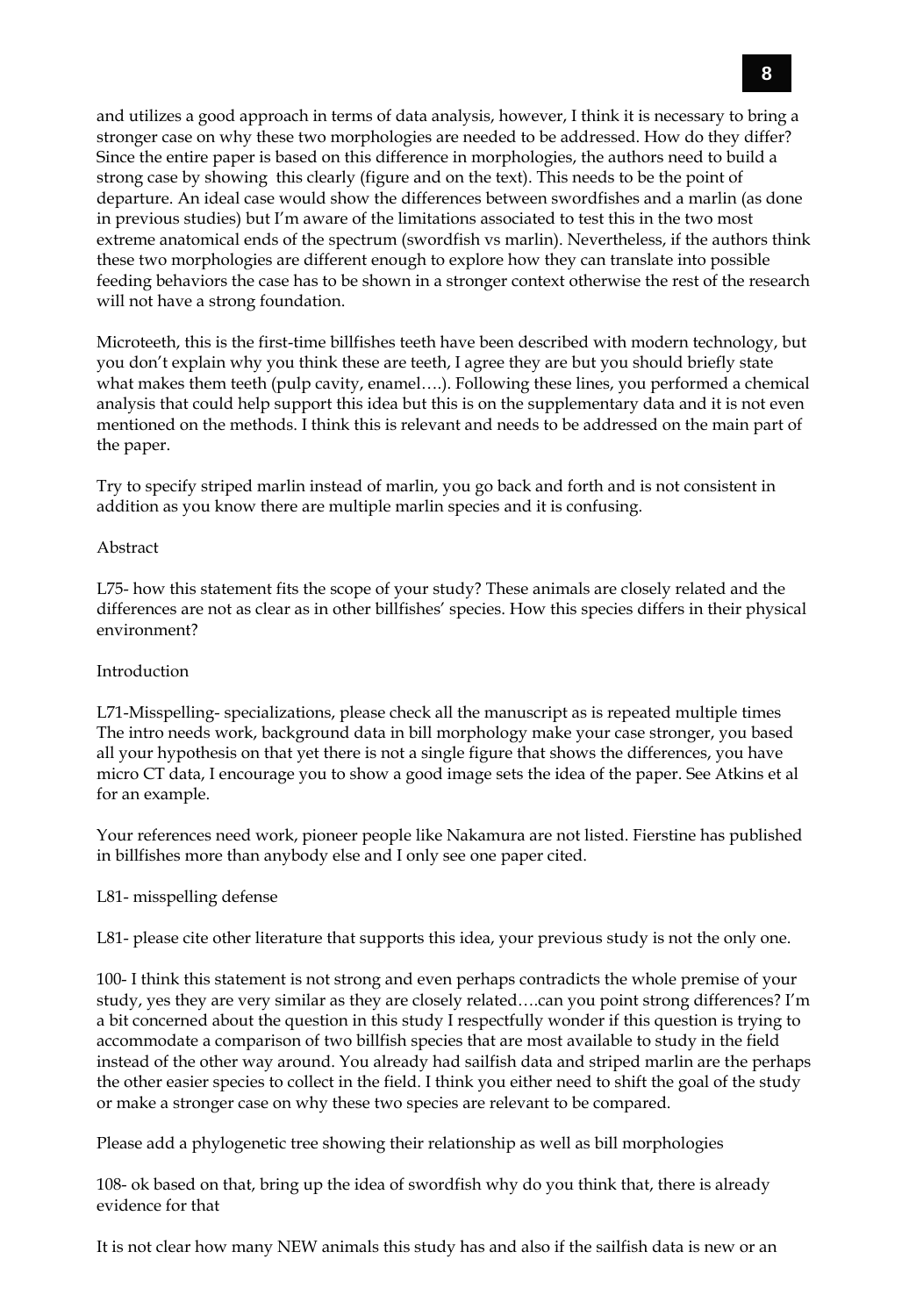older dataset, please clarify. Also, please make sure to define you "n" number. Are these schools, animals?

How do you know the chemical composition? You did a whole extra analysis that needs to be noted at least mention it on the methods otherwise the results come unexpected.

#### Discussion

Your analytical approach is complex but there are some important aspects that are not clear, how do you compensate with neighboring effect, sailfish were way more abundant? How do you compensate for the effect of having a larger number of prey items?

315- you mention how important is to show how morphology affects function and behavior and how is best to do this in the field, yet you are not comparing the most extreme morphologies that are extremely difficult to capture in the field (swordfish). Yes, the field is ideal but you are aware of the limitations, so I think saying this is the best approach to translate form functional complexes in species that almost look alike is not a strong statement. In addition, undermines previous works done in a different setting.

322- you are not making a fair comparison you are trying to compare a swordfish rostra with an istiophorid one, when in reality these two species are much more similar.

343- explain further, why intriguing what do you mean with that?

Please consider additional explanations for these results, what about the vertebral column on this species? Nakamura has described them for all species and as with the rostrum the major differences are between xiphias and istiophorids, however maybe worth it to explore, maybe there are some other explanations for the differences in movement.

Please consider including whole body differences between species, what do you think about the sail in sailfishes? What about spearing behavior? What other factors can support your observations?

Supplementary Fig S2. Orient the reader on the cross sectional area

Not sure if this should be part of the supplementary data, I think you have a lot of valuable info here. I'm also not sure on what you are trying to show in A and B, please show the reader exactly were those points are in the cross section. It is not easy to understand

This graph collapsed a lot of info, can you just separate them?

In my opinion as the idea of this work stands in a morphological difference among species is much more relevant to see the structures and then you can report the information on your graphs on a table or both.

## Author's Response to Decision Letter for (RSPB-2019-2228.R0)

See Appendix A.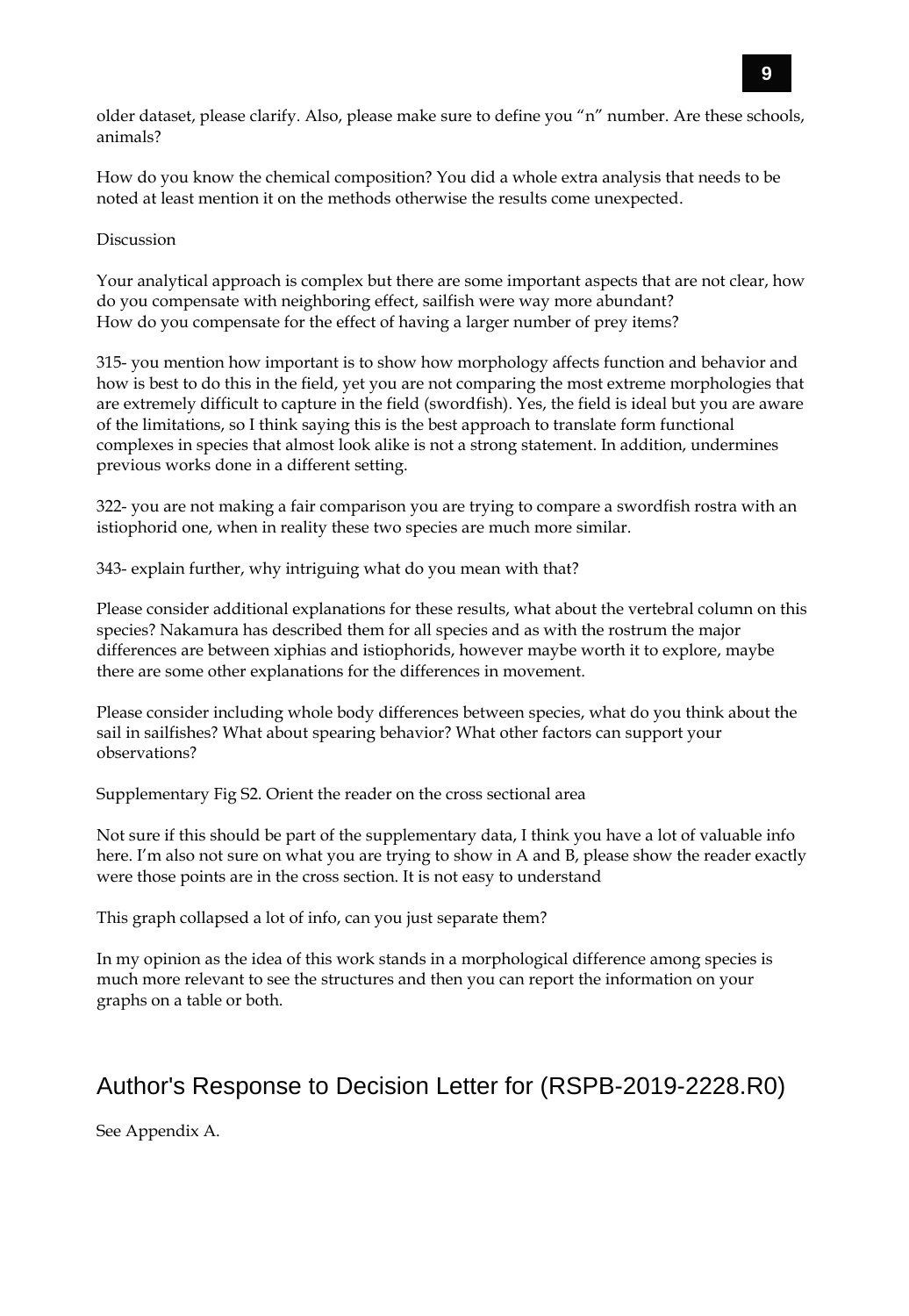# Decision letter (RSPB-2019-2228.R1)

09-Dec-2019

Dear Dr Hansen

I am pleased to inform you that your Review manuscript RSPB-2019-2228.R1 entitled "Linking hunting weaponry to attack strategies in sailfish and striped marlin" has been accepted for publication in Proceedings B.

The referee(s) do not recommend any further changes. Therefore, please proof-read your manuscript carefully and upload your final files for publication. Because the schedule for publication is very tight, it is a condition of publication that you submit the revised version of your manuscript within 7 days. If you do not think you will be able to meet this date please let me know immediately.

To upload your manuscript, log into http://mc.manuscriptcentral.com/prsb and enter your Author Centre, where you will find your manuscript title listed under "Manuscripts with Decisions." Under "Actions," click on "Create a Revision." Your manuscript number has been appended to denote a revision.

You will be unable to make your revisions on the originally submitted version of the manuscript. Instead, upload a new version through your Author Centre.

Before uploading your revised files please make sure that you have:

1) A text file of the manuscript (doc, txt, rtf or tex), including the references, tables (including captions) and figure captions. Please remove any tracked changes from the text before submission. PDF files are not an accepted format for the "Main Document".

2) A separate electronic file of each figure (tiff, EPS or print-quality PDF preferred). The format should be produced directly from original creation package, or original software format. Please note that PowerPoint files are not accepted.

3) Electronic supplementary material: this should be contained in a separate file from the main text and the file name should contain the author's name and journal name, e.g authorname\_procb\_ESM\_figures.pdf

All supplementary materials accompanying an accepted article will be treated as in their final form. They will be published alongside the paper on the journal website and posted on the online figshare repository. Files on figshare will be made available approximately one week before the accompanying article so that the supplementary material can be attributed a unique DOI. Please see: https://royalsociety.org/journals/authors/author-guidelines/

4) Data-Sharing and data citation

It is a condition of publication that data supporting your paper are made available. Data should be made available either in the electronic supplementary material or through an appropriate repository. Details of how to access data should be included in your paper. Please see https://royalsociety.org/journals/ethics-policies/data-sharing-mining/ for more details.

If you wish to submit your data to Dryad (http://datadryad.org/) and have not already done so you can submit your data via this link

http://datadryad.org/submit?journalID=RSPB&manu=RSPB-2019-2228.R1 which will take you to your unique entry in the Dryad repository.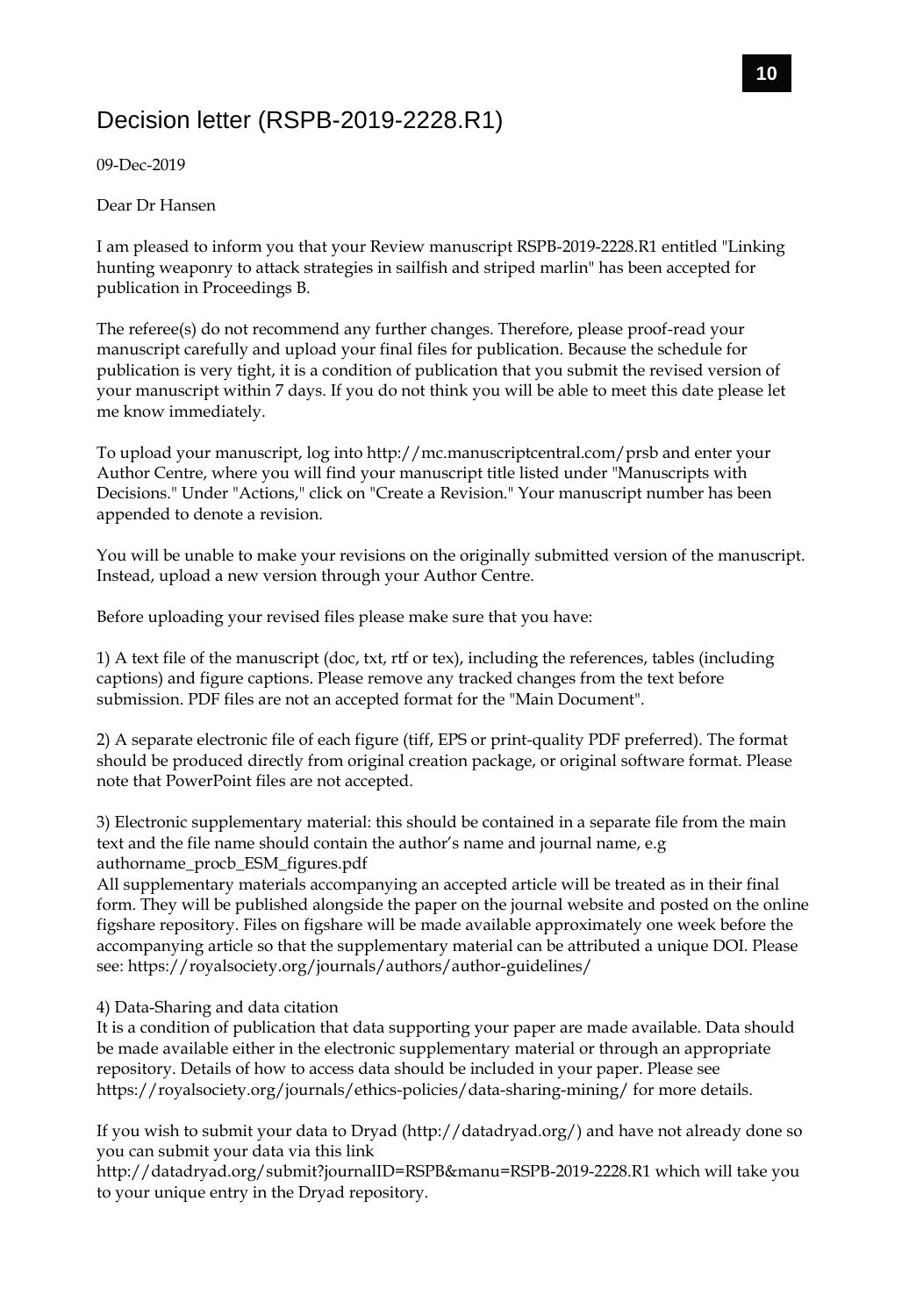If you have already submitted your data to dryad you can make any necessary revisions to your dataset by following the above link.

5) For more information on our Licence to Publish, Open Access, Cover images and Media summaries, please visit https://royalsociety.org/journals/authors/author-guidelines/.

Once again, thank you for submitting your manuscript to Proceedings B and I look forward to receiving your final version. If you have any questions at all, please do not hesitate to get in touch.

Sincerely, Dr Daniel Costa Editor, Proceedings B mailto:proceedingsb@royalsociety.org

Reviewer(s)' Comments to Author:

As the authors mention, both reviewers found Fig S2 to be of use—would it be possible to include it in the main MS, or are the figure limitations a "hard" rule? Second, my strong preference is for the authors to mention in the main text that "no animals were experimentally manipulated or harmed in anyway" and that for the morphological analyses "scanning was carried out on dead fish that were bycatch of purse-seine fisheries." In addition to being relevant to the ethical standards of our journal, there is also work showing an association (admittedly not causal) between ethical reporting and citations. In any event, it seems like scientific best practices should be front and center in our articles when possible.

## Decision letter (RSPB-2019-2228.R2)

12-Dec-2019

Dear Dr Hansen

I am pleased to inform you that your manuscript entitled "Linking hunting weaponry to attack strategies in sailfish and striped marlin" has been accepted for publication in Proceedings B.

You can expect to receive a proof of your article from our Production office in due course, please check your spam filter if you do not receive it. PLEASE NOTE: you will be given the exact page length of your paper which may be different from the estimation from Editorial and you may be asked to reduce your paper if it goes over the 10 page limit.

If you are likely to be away from e-mail contact please let us know. Due to rapid publication and an extremely tight schedule, if comments are not received, we may publish the paper as it stands.

If you have any queries regarding the production of your final article or the publication date please contact procb\_proofs@royalsociety.org

Your article has been estimated as being 9 pages long. Our Production Office will be able to confirm the exact length at proof stage.

#### Open Access

You are invited to opt for Open Access, making your freely available to all as soon as it is ready for publication under a CCBY licence. Our article processing charge for Open Access is £1700.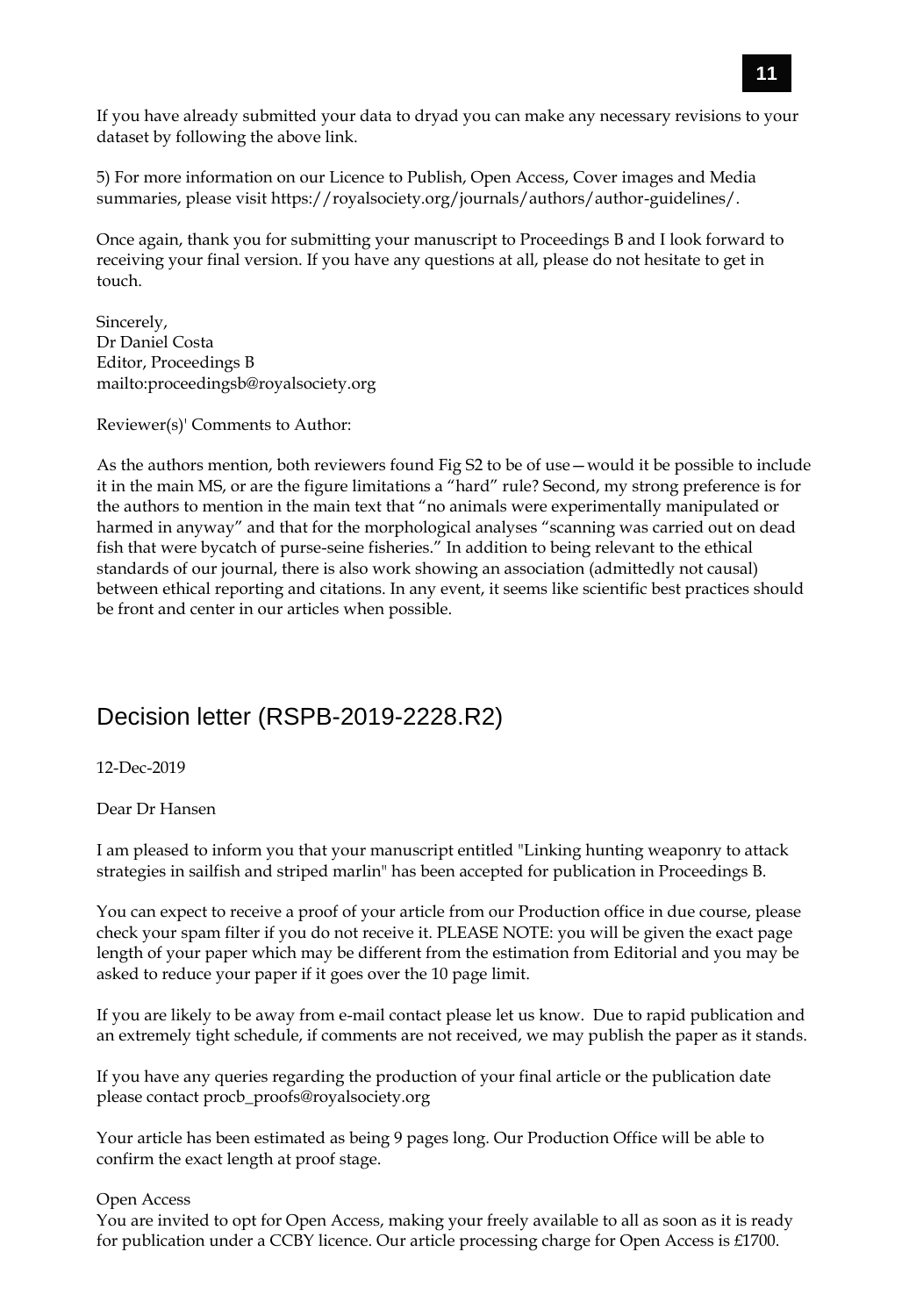Corresponding authors from member institutions

(http://royalsocietypublishing.org/site/librarians/allmembers.xhtml) receive a 25% discount to these charges. For more information please visit http://royalsocietypublishing.org/open-access.

#### Paper charges

An e-mail request for payment of any related charges will be sent out shortly. The preferred payment method is by credit card; however, other payment options are available.

#### Electronic supplementary material:

All supplementary materials accompanying an accepted article will be treated as in their final form. They will be published alongside the paper on the journal website and posted on the online figshare repository. Files on figshare will be made available approximately one week before the accompanying article so that the supplementary material can be attributed a unique DOI.

You are allowed to post any version of your manuscript on a personal website, repository or preprint server. However, the work remains under media embargo and you should not discuss it with the press until the date of publication. Please visit https://royalsociety.org/journals/ethicspolicies/media-embargo for more information.

Thank you for your fine contribution. On behalf of the Editors of the Proceedings B, we look forward to your continued contributions to the Journal.

Sincerely, Editor, Proceedings B mailto: proceedingsb@royalsociety.org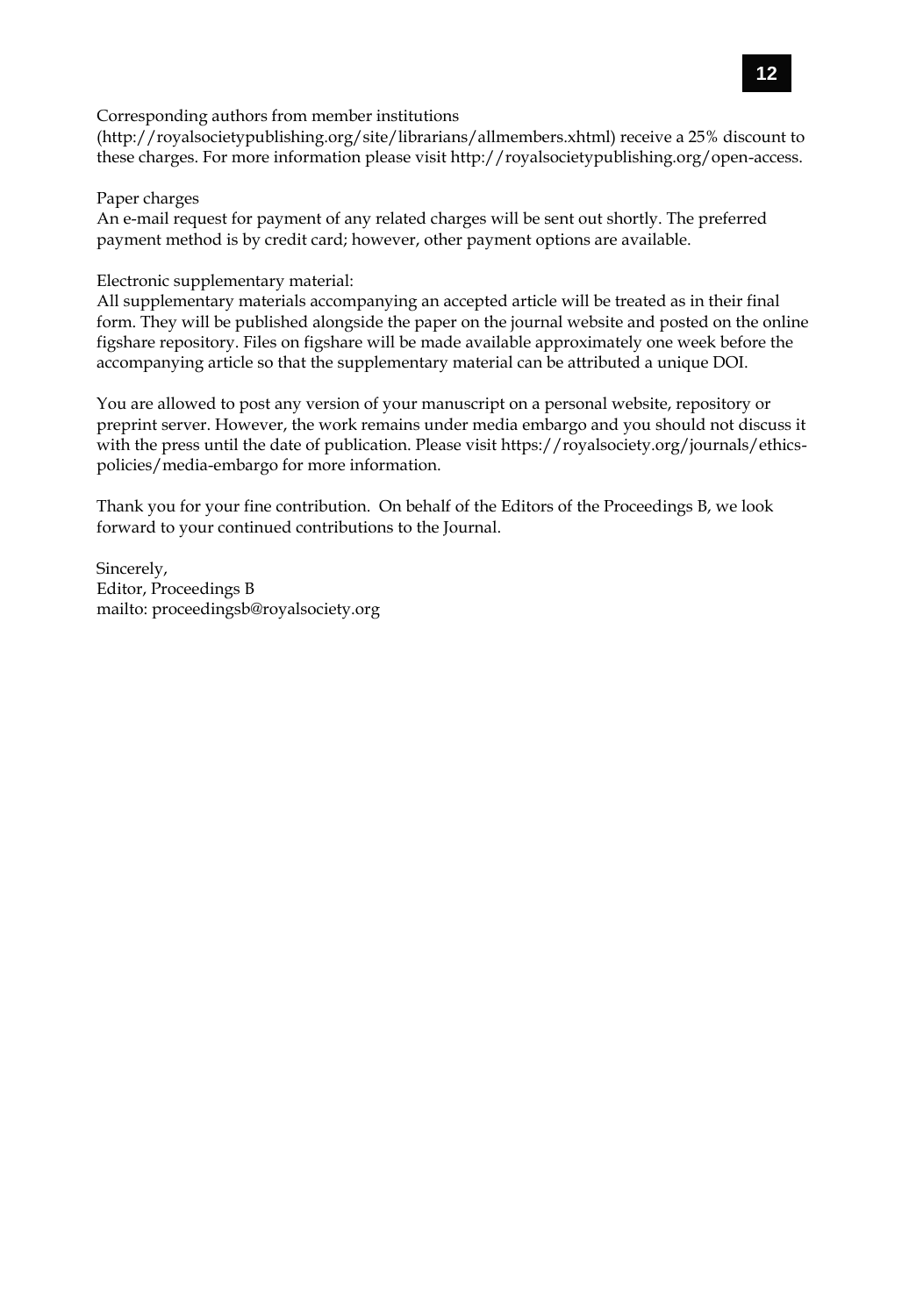# Appendix A

Dear Dr Hansen:

Your manuscript has now been peer reviewed and the reviews have been assessed by an Associate Editor. The reviewers' comments (not including confidential comments to the Editor) and the comments from the Associate Editor are included at the end of this email for your reference. As you will see, the reviewers and the Editors have raised some concerns with your manuscript and we would like to invite you to revise your manuscript to address them.

We do not allow multiple rounds of revision so we urge you to make every effort to fully address all of the comments at this stage. If deemed necessary by the Associate Editor, your manuscript will be sent back to one or more of the original reviewers for assessment. If the original reviewers are not available we may invite new reviewers. Please note that we cannot guarantee eventual acceptance of your manuscript at this stage.

#### To submit your revision please log into

<http://mc.manuscriptcentral.com/prsb> and enter your Author Centre, where you will find your manuscript title listed under "Manuscripts with Decisions." Under "Actions", click on "Create a Revision". Your manuscript number has been appended to denote a revision.

When submitting your revision please upload a file under "Response to Referees" - in the "File Upload" section. This should document, point by point, how you have responded to the reviewers' and Editors' comments, and the adjustments you have made to the manuscript. We require a copy of the manuscript with revisions made since the previous version marked as 'tracked changes' to be included in the 'response to referees' document.

Your main manuscript should be submitted as a text file (doc, txt, rtf or tex), not a PDF. Your figures should be submitted as separate files and not included within the main manuscript file.

When revising your manuscript you should also ensure that it adheres to our editorial policies [\(https://royalsociety.org/journals/ethics-policies/\)](https://royalsociety.org/journals/ethics-policies/). You should pay particular attention to the following:

#### Research ethics:

If your study contains research on humans please ensure that you detail in the methods section whether you obtained ethical approval from your local research ethics committee and gained informed consent to participate from each of the participants.

#### Use of animals and field studies:

If your study uses animals please include details in the methods section of any approval and licences given to carry out the study and include full details of how animal welfare standards were ensured. Field studies should be conducted in accordance with local legislation; please include details of the appropriate permission and licences that you obtained to carry out the field work.

#### Data accessibility and data citation:

It is a condition of publication that you make available the data and research materials supporting the results in the article. Datasets should be deposited in an appropriate publicly available repository and details of the associated accession number, link or DOI to the datasets must be included in the Data Accessibility section of the article [\(https://royalsociety.org/journals/ethics-policies/data-sharing-mining/\)](https://royalsociety.org/journals/ethics-policies/data-sharing-mining/). Reference(s) to datasets should also be included in the reference list of the article with DOIs (where available).

In order to ensure effective and robust dissemination and appropriate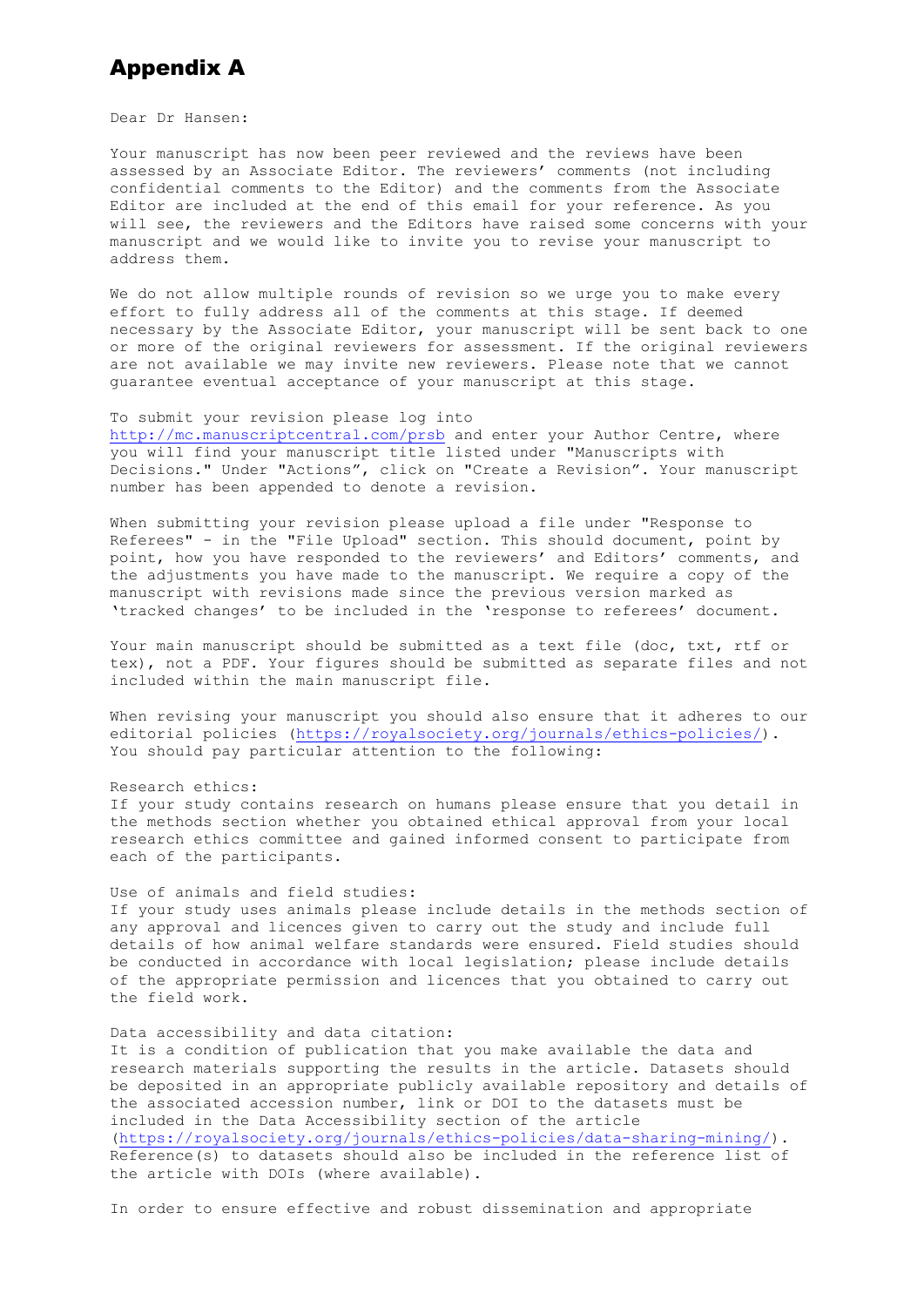credit to authors the dataset(s) used should also be fully cited and listed in the references.

If you wish to submit your data to Dryad [\(http://datadryad.org/\)](http://datadryad.org/) and have not already done so you can submit your data via this link [http://datadryad.org/submit?journalID=RSPB&manu=\(](http://datadryad.org/submit?journalID=RSPB&manu=)Document not available), which will take you to your unique entry in the Dryad repository.

If you have already submitted your data to dryad you can make any necessary revisions to your dataset by following the above link.

For more information please see our open data policy <http://royalsocietypublishing.org/data-sharing.>

Electronic supplementary material:

All supplementary materials accompanying an accepted article will be treated as in their final form. They will be published alongside the paper on the journal website and posted on the online figshare repository. Files on figshare will be made available approximately one week before the accompanying article so that the supplementary material can be attributed a unique DOI. Please try to submit all supplementary material as a single file.

Online supplementary material will also carry the title and description provided during submission, so please ensure these are accurate and informative. Note that the Royal Society will not edit or typeset supplementary material and it will be hosted as provided. Please ensure that the supplementary material includes the paper details (authors, title, journal name, article DOI). Your article DOI will be 10.1098/rspb.[paper ID in form xxxx.xxxx e.g. 10.1098/rspb.2016.0049].

Please submit a copy of your revised paper within three weeks. If we do not hear from you within this time your manuscript will be rejected. If you are unable to meet this deadline please let us know as soon as possible, as we may be able to grant a short extension.

Thank you for submitting your manuscript to Proceedings B; we look forward to receiving your revision. If you have any questions at all, please do not hesitate to get in touch.

Best wishes,

Dr Daniel Costa [mailto: proceedingsb@royalsociety.org](mailto:%20proceedingsb@royalsociety.org)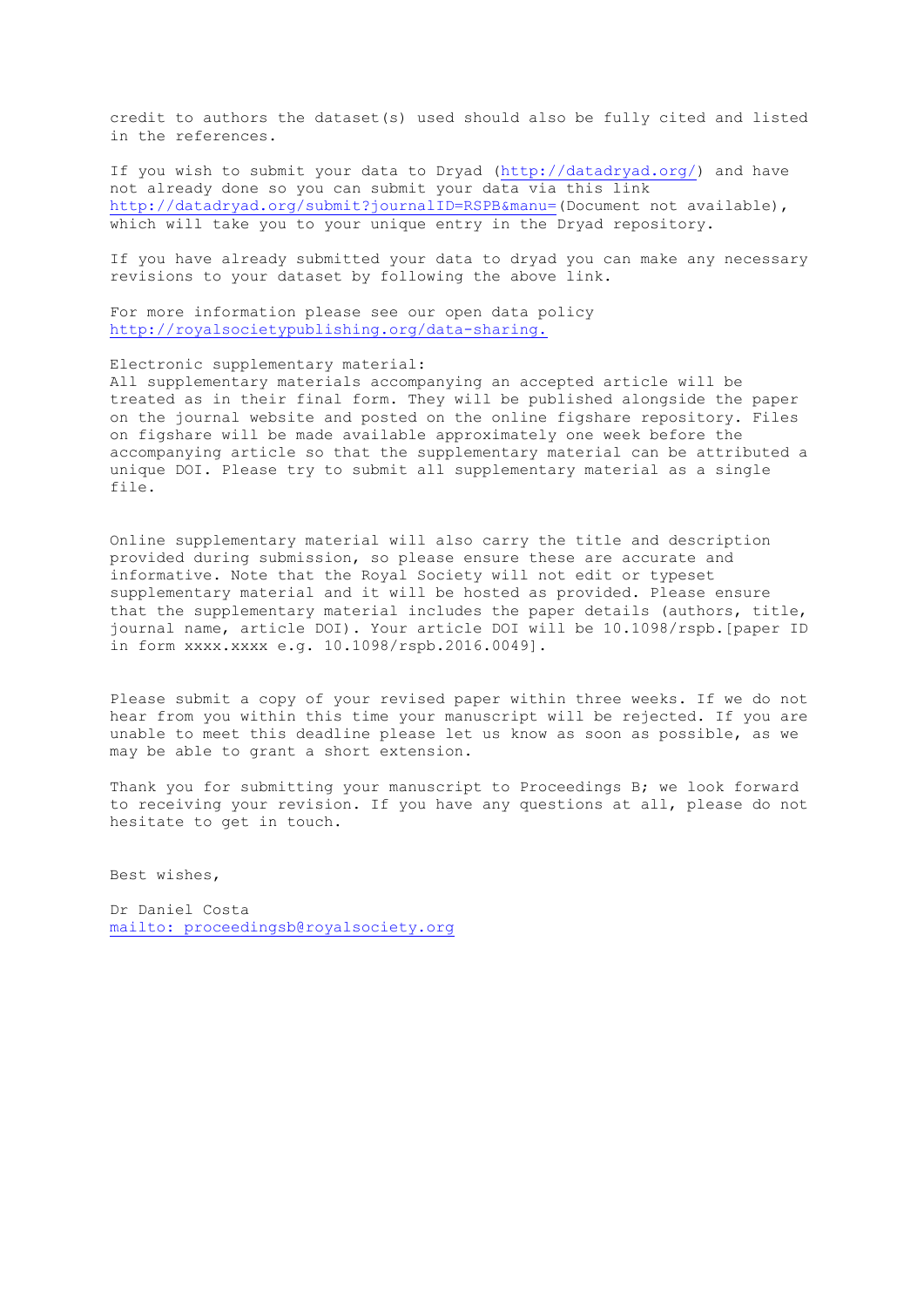#### Associate Editor Board Member: 1 Comments to Author: Both reviewers responded with general positivity towards the work and point out several areas for improvement. The second reviewer in particular, brings up interesting questions, including a central concern regarding the confounds and potential trade-offs of studying two such similar species. Addressing these issues directly and thoroughly will increase the impact of the work. The authors should also include more information about how the fish were treated when they were scanned and the efforts the authors made to follow ethical guidelines (ARRIVE/ARROW/Association for the Study of Animal Behaviour/Animal Behavior Society Guidelines for the Use of Animals in Research).

THANK YOU FOR YOUR CONSIDERATION AND THOUGHTFUL FEEDBACK. WE HAVE ADDRESSED ALL THE REVIEWER COMMENTS BELOW AND MADE ADJUSTMENTS TO OUR TEXT WHERE NECESSARY. WE HAVE INCLUDED MORE DETAILS ON OUR ETHICAL TREATMENT OF ANIMALS IN THE METHODS AS YOU REQUESTED. THE STUDY WAS PERFORMED TO THE ASAB/ABS ETHICAL GUIDELINES. OUR STUDY INVOLVED OBSERVATIONAL FIELDWORK IN A SETTING WHERE THE FISH VOLUNTARILY STAY IN OUR VICINITY IN THE OPEN OCEAN AND ARE FREE TO MOVE ELSEWHERE AT ANY TIME. NO ANIMALS WERE EXPERMENTALY MANIPULATED OR HARMED IN ANY WAY. THE SCANNING WAS CARRIED OUT ON DEAD FISH THAT WERE BYCATCH OF PURSE-SEINE FISHERIES (SABARROS PS, CAUQUIL P, DAMIANO A, MOEC E, BACH P. 2005-2015. BYCATCH OF ISTIOPHORIDAE SPECIES IN FRENCH PURSE-SEINE FISHERY IN THE INDIAN OCEAN). OUR DATA IS AVAILABLE AS SUPPLEMENTARY MATERIAL. IF THE JOURNAL REQUIRES IT TO BE UPLOADED TO A SEPARATE REPOSITORY, WE ARE OF COURSE HAPPY TO COMPLY.

Reviewer(s)' Comments to Author:

Referee: 1

Comments to the Author(s) This study provides novel observations of the feeding behaviour of striped marlin, and comparative analyses to better understand billfish feeding strategies. It was well-written and figures were well-laid-out. Minor edits or comments are provided below:

- In the supplement, provide explanation/support that rostra collected in the Indian Ocean for morphological examination would be similar to rostra used in behavioural observations (in the Gulf of Mexico and in the Pacific Ocean). Do these fish eat the same species in different regions?

AUTHOR RESPONSE: TSAI ET AL. 2014 SHOWED THAT (IN ADDITION TO STRIPED MARLIN AND SAILFISH HAVING COMPARABLE DIETS) THAT SAILFISH IN TWO DIFFERENT REGIONS SHOWED NO DIFFERENCE IN TROPHIC SIGNATURES USING STABLE ISOTOPE ANALYSIS. WE HAVE THIS REFERENCE IN THE SUPPLEMENT ALREADY. DIFFERENCES IN STOMACH CONTENTS IN BILLFISHES HAVE BEEN REPORTED. HOWEVER, IT IS UNKNOWN WHETHER THESE DIFFERENCES REFLECT SEASONAL/ANNUAL AVAILABILITY OF PREY, SMALLER-SCALE SPATIAL HETEROGENEITY, CONSISTENT REGIONAL DIFFERENCES OR OTHER FACTORS. PAPERS THAT HAVE LOOKED AT ROSTRA STRUCTURE OF MARLIN OR SAILFISH FROM DIFFERENT REGIONS DO NOT GIVE ANY EVIDENCE FOR DIFFERENCES WITHIN SPECIES, HOWEVER, THEY DO NOT SPECIFICALLY TEST FOR THIS (NAKAMURA 1983; FIERSTINE & VOIGT 1996).

- In the discussion, recommend using examples of comparative work with other fishes first, i.e., move lines 310-318 earlier in the section. This paragraph puts the morphological and behavioural results in context, and justifies the switch in parallel construction (other sections always start with behaviour then morphology). In the current lay-out, discussing birds first (line 299), particularly birds that primarily eat a very different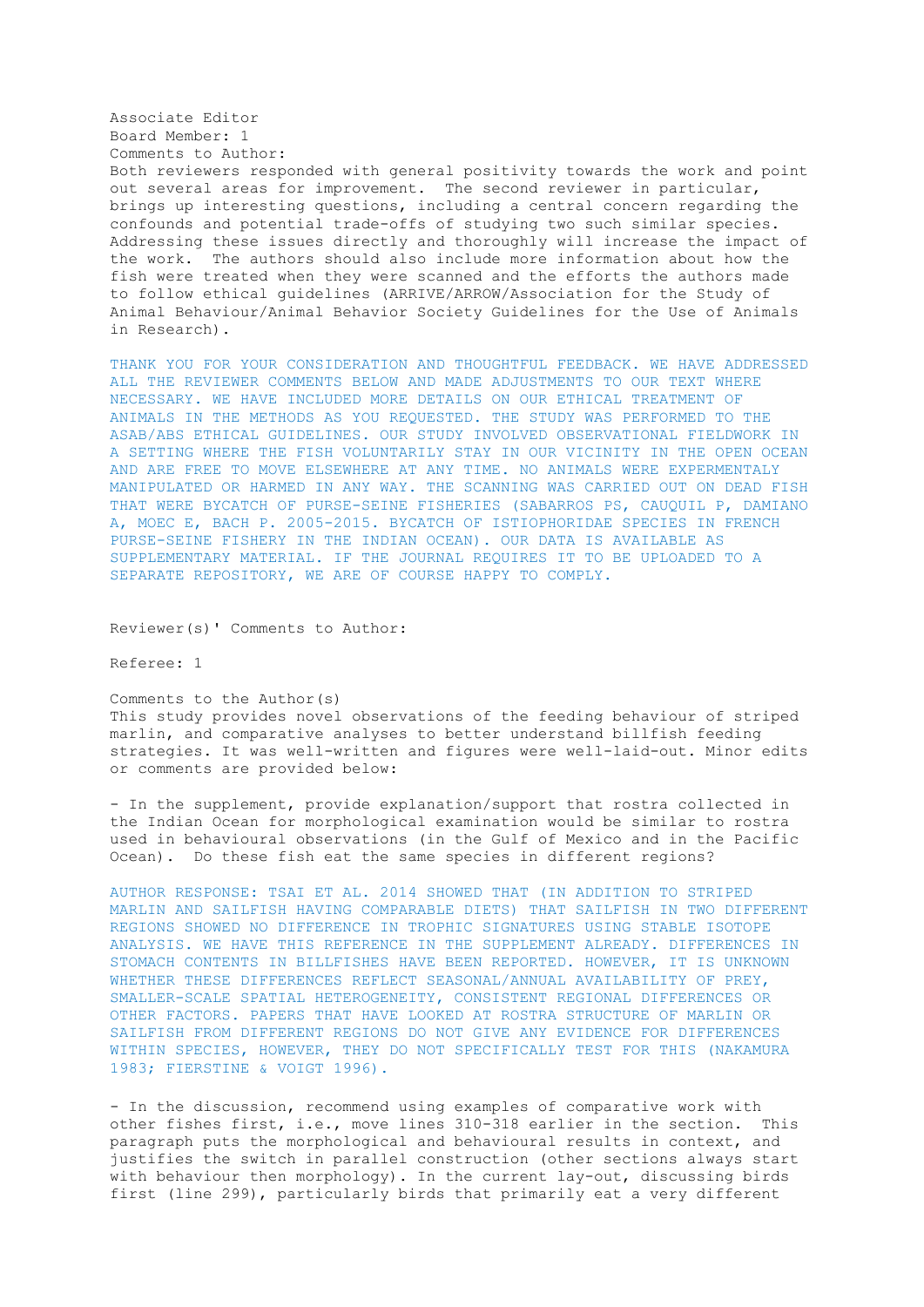prey type (bivalves), distracts from comparative component. The inclusion of oystercatchers as it relates to remodelling makes sense, I just didn't expect this inter-phyla comparison first. Citation in line 301 should only be #3, unless another sentence could be included to relate this trend to billfish (#5).

AUTHOR RESPONSE: THANK YOU FOR THIS RECOMMENDATION, WE HAVE MOVED THE COMPARATIVE WORK WITH FISHES EARLIER AND AGREE THIS IMPROVES THE DISCUSSION.

REMOVED #5, REPLACED WITH #4. THIS WAS A TYPO, WE APOLOGISE

- Supplement figures were excellent for understanding the morphology and analyses, particularly S2. Only concern is that orange and pink are not colour-blind accessible, and can be difficult to distinguish.

AUTHOR RESPONSE: WE HAVE RE-DONE THE WITH THE "TOL" COLOUR SCHEME TO MAKE IT COLOUR-BLIND ACCESSIBLE.

Referee: 2

Comments to the Author(s) General comments

The work by Hansen et al, attempts to address the idea on how different bill morphologies in billfishes can translate into different feeding behaviors. The publication is generally well written and utilizes a good approach in terms of data analysis, however, I think it is necessary to bring a stronger case on why these two morphologies are needed to be addressed. How do they differ?

Since the entire paper is based on this difference in morphologies, the authors need to build a strong case by showing this clearly (figure and on the text). This needs to be the point of departure. An ideal case would show the differences between swordfishes and a marlin (as done in previous studies) but I'm aware of the limitations associated to test this in the two most extreme anatomical ends of the spectrum (swordfish vs marlin). Nevertheless, if the authors think these two morphologies are different enough to explore how they can translate into possible feeding behaviors the case has to be shown in a stronger context otherwise the rest of the research will not have a strong foundation.

AUTHOR RESPONSE: THANK YOU FOR YOUR CONSIDERED COMMENT. WE HAVE RE-WRITTEN PARTS OF THE INTRODUCTION TO MAKE OUR RATIONALE FOR COMPARING THE TWO SPECIES BEHAVIOURS AND ROSTRAL MORPHOLOGIES. IN PARTICULAR WE NOTE THAT WHILE ISTIOPHORIDAE ROSTRA ARE OF COURSE MORE SIMILAR TO EACH OTHER THAN THEY ARE TO XIPHIIDAE, SEVERAL PAPERS HAVE NOTED DIFFERENCES, INCLUDING NAKAMURA 1983 AND FIERSTINE & VOIGT 1996. THE LATTER NOTED THAT 26/32 OF THE CHARACTERISTICS ROSTRAL CHARACTERISTICS WERE SIGNIFICANTLY DIFFERENT BETWEEN SAILFISH AND STRIPED MARLIN. WE HAVE, HOWEVER, DOWNPLAYED THE BIOMECHANICAL PREDICTIONS WE PREVIOUSLY MADE BASED ON HADEGGER ET AL. 2015 AS WE AGREE WITH YOU THAT THE MOPRHOLOGICAL DIFFERENCE BETWEEN THOSE SPECIES WERE EXTREME COMPARED TO THOSE IN OUR STUDY. NONETHELESS, WE BELIEVE THERE IS EVIDENCE FOR MORE SLENDER AND ROUNDER ROSTRA IN SAILFISH COMPARED TO STRIPED MARLIN, AND HAVE PROVIDED REFERENCES.

MOREOVER, DIFFERENCES IN MICROTOOTH MORPHOLOGY HAVE NOT BEEN EXPLORED IN GREAT DETAIL BETWEEN SPECIES OF BILLFISH. FIERSTINE & VOIGT 1996 DO NOTE THAT STRIPED MARLIN HAD A SMALLER AREA OF DENTICLES ON THE DORSAL SURFACE COMPARED TO SAILFISH. WE MENTION THIS IN OUR INTRODUCTION. AS XIPHIIDAE DO NOT HAVE MICRO-TEETH, AND MICROTEETH ARE ABSOLUTELY CENTRAL TO OUR MORPHOLOGICAL ANALYSIS, IT MAKES SENSE TO COMPARE TWO SIMILARLY SIZED ISTIOPHORIDAE.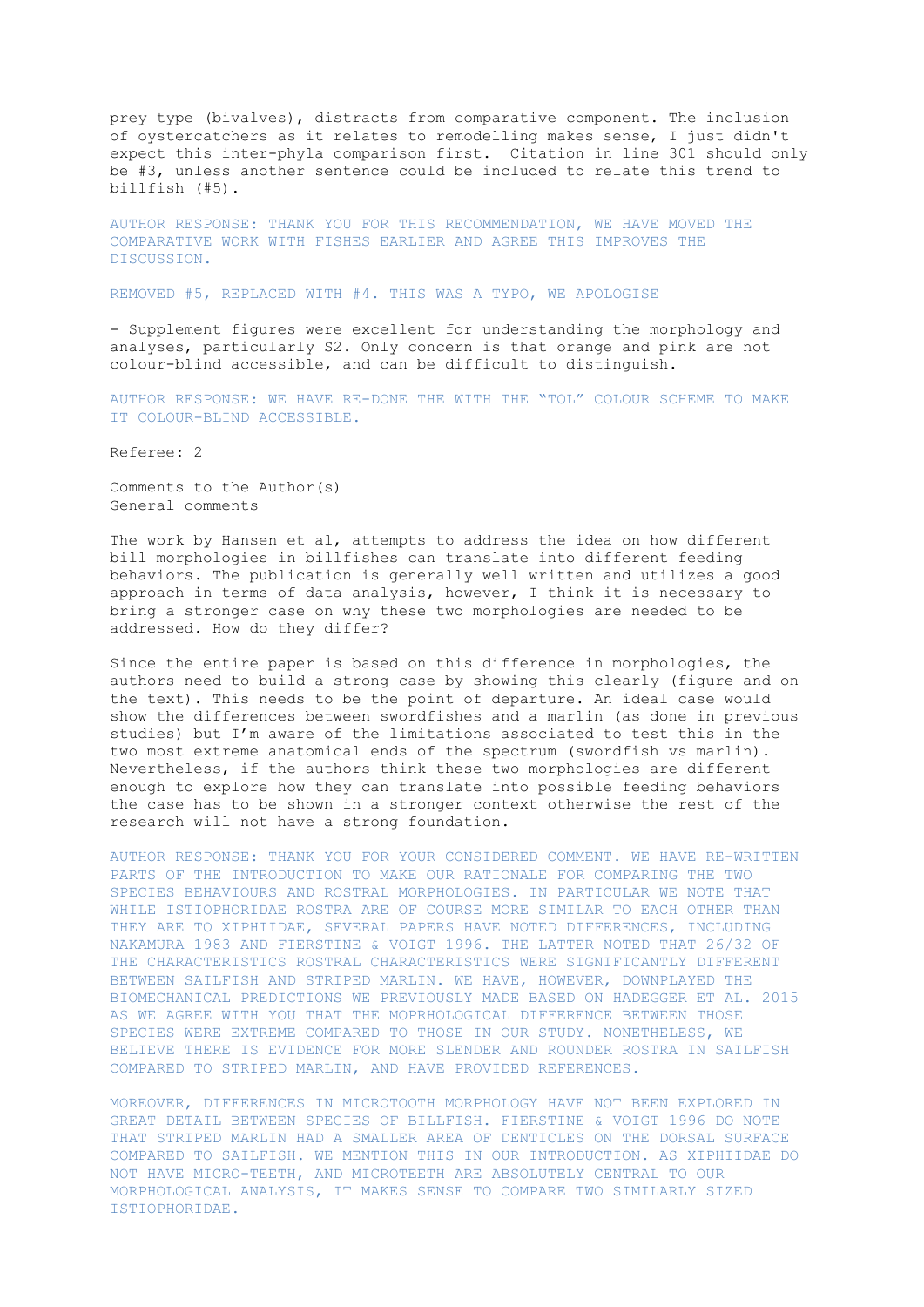THE OTHER REASON WE COMPARED THESE TWO SPECIES IS THAT DESPITE MANY SIMILARITIES BETWEEEN THE SPECIES, INCLUDING THE FACT THEY BOTH GROUP HUNT SCHOOLS OF PREY FISH, SAILFISH ARE KNOWN TO USE THEIR ROSTRA EXTENSIVELY IN PREY CAPTURE WHILST THERE ARE ANECDOTAL REPORTS THAT STRIPED MARLIN DO NOT (WISNER 1958, HARVERY ET AL. 2000). WE THEREFORE THINK THEY ARE AN APPROPRIATE CHOICE OF SPECIES TO COMPARE BEHAVIOUR AND MORPHOLGY.

WE HAVE INCLUDED A REFERENCE TO FIG S2 HERE IN THE INTRODUCTION AS YOU SUGGEST.

Microteeth, this is the first-time billfishes teeth have been described with modern technology, but you don't explain why you think these are teeth, I agree they are but you should briefly state what makes them teeth (pulp cavity, enamel….). Following these lines, you performed a chemical analysis that could help support this idea but this is on the supplementary data and it is not even mentioned on the methods. I think this is relevant and needs to be addressed on the main part of the paper.

#### AUTHOR RESPONSE: INCLUDED NEW TEXT ON LINE 91 OF INTRODUCTION AND LINE OF 197-198 of METHODS

Try to specify striped marlin instead of marlin, you go back and forth and is not consistent in addition as you know there are multiple marlin species and it is confusing.

AUTHOR RESPONSE: CHANGED TO STRIPED MARLIN THROUGHOUT

#### Abstract

L75- how this statement fits the scope of your study? These animals are closely related and the differences are not as clear as in other billfishes' species. How this species differs in their physical environment?

AUTHOR RESPONSE: THE SENTENCE YOU REFER TO HERE WAS POORLY WORDED BY US AND THEREFORE HAS BEEN MISINTERPRETED. THIS IS OUR FAULT AND, REGARDLESS, WE HAVE REMOVED IT FROM THE NEW VERSION OF THE MANSCRIPT. WE WERE NOT ACTUALLY REFERRING TO THE DIFFERENCES IN PHYSICAL ENVIRONMENT THAT EITHER SPECIES' INHABITS, BUT RATHER THAT THEY BOTH LIVE IN THE SAME OPEN WATER PELAGIC ENVIRONMENT, WHICH MAY EMBODY INTERESTING AND UNIQUE SELECTIVE PRESSURES

#### Introduction

L71-Misspelling- specializations, please check all the manuscript as is repeated multiple times

#### AUTHOR RESPONSE: CHANGED

The intro needs work, background data in bill morphology make your case stronger, you based all your hypothesis on that yet there is not a single figure that shows the differences, you have micro CT data, I encourage you to show a good image sets the idea of the paper. See Atkins et al for an example.

AUTHOR RESPONSE: PLEASE SEE ABOVE RESPONSE DETAILING CHANGES MADE TO INTRODUCTION AND REFERENCE TO MICRO-CT IMAGES IN FIG S2 F, G.

Your references need work, pioneer people like Nakamura are not listed. Fierstine has published in billfishes more than anybody else and I only see one paper cited.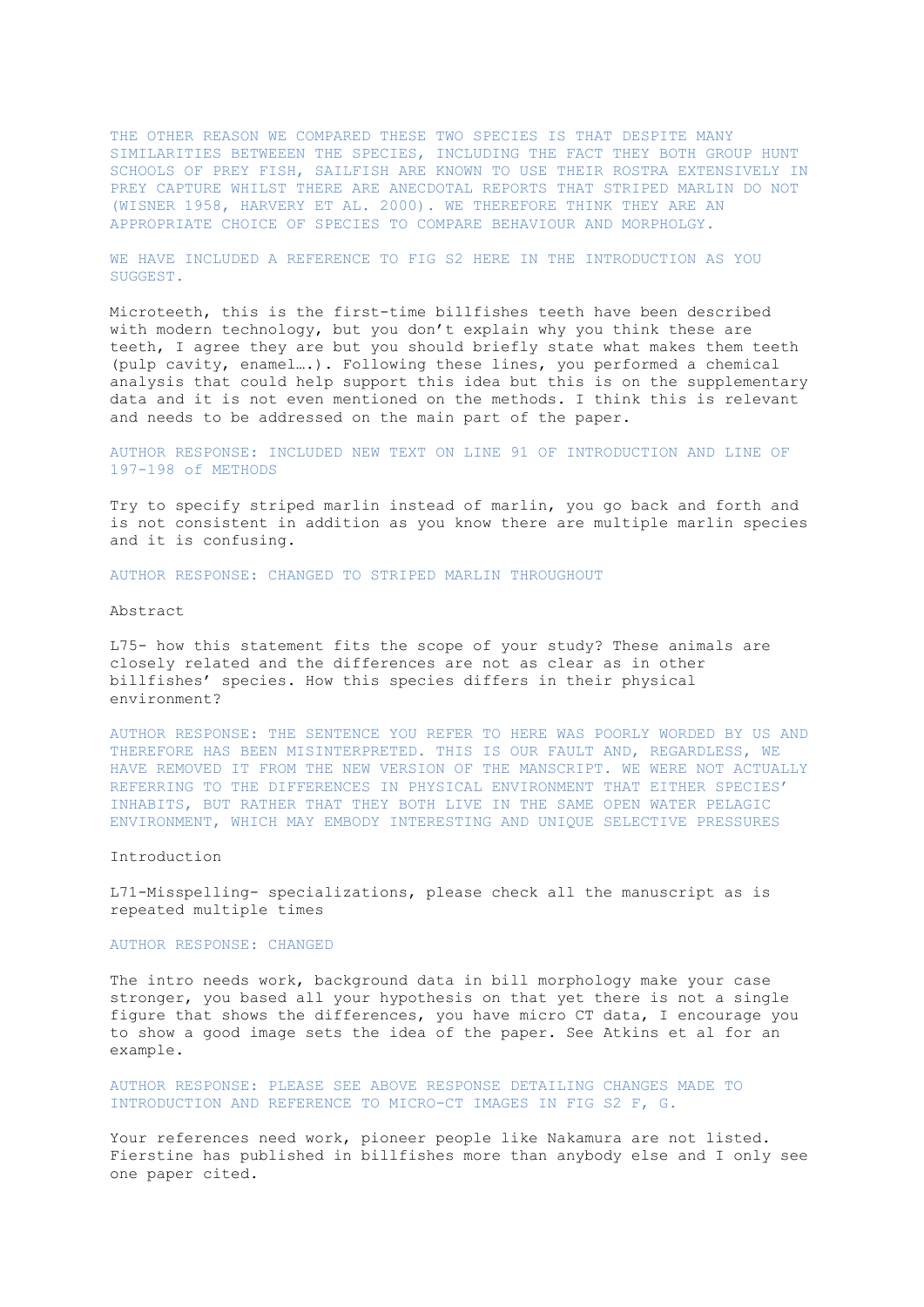AUTHOR RESPONSE: YES, THESE UNFORTUNATELY WERE REMOVED DURING THE ININITIAL EDITING PROCESS BUT WE HAVE NOW RE-INCLUDED NAKAMURA 1983, 1985 and FIERSTINE et al. 1997

L81- misspelling defense

AUTHOR RESPONSE: PRSB REQUIRES BRITISH SPELLING FROM OXFORD DICTIONARY. WE BELIEVE DEFENCE WITH A 'C' IS CORRECT. BUT WILL LET THE EDITOR DECIDE.

L81- please cite other literature that supports this idea, your previous study is not the only one.

AUTHOR RESPONSE: WE HAVE RE-WORDED THE SENTENCE STARTING ON LINE 80 TO ALSO INCLUDE HADEGGER ET AL 2015.

100- I think this statement is not strong and even perhaps contradicts the whole premise of your study, yes they are very similar as they are closely related….can you point strong differences? I'm a bit concerned about the question in this study I respectfully wonder if this question is trying to accommodate a comparison of two billfish species that are most available to study in the field instead of the other way around. You already had sailfish data and striped marlin are the perhaps the other easier species to collect in the field. I think you either need to shift the goal of the study or make a stronger case on why these two species are relevant to be compared.

Please add a phylogenetic tree showing their relationship as well as bill morphologies

AUTHOR RESPONSE: WE HAVE REVISED THIS SECTION TO BETTER REFLECT THE RATIONALE OF OUR STUDY.

IN REGARD TO A PHYLOGENETIC TREE, WE HAVE COLLECTED NO DATA ON PHYLOGENETIC RELATIONSHIPS, AND WE HAVE NOTHING SUBSTANTIAL TO ADD TO THIS AREA OF RESEARCH AND MAKE NO NEW CLAIMS. WE THEREFORE CANNOT SEE THE VALIDITY OF INCLUDING A PHYLOGENTIC TREE. THERE ARE OTHER STUDIES THAT SPECIFICALLY EXPLORE THE PHYLOGENETIC RELATIONSHIP BETWEEN BILLFISHES AND WE CITED THEM IN OUR ORIGINAL SUBMISSION. E.G. COLETTE ET AL. 2006.

108- ok based on that, bring up the idea of swordfish why do you think that, there is already evidence for that

AUTHOR RESPONSE: WE HAVE PREVIOUSLY REFERENCED HABEGGER ET AL. 2015 AND SWORDFISH. WE APOLOGISE FOR NOT REFERENCING IT AGAIN HERE BUT THOUGHT IT WAS OBVIOUS. REGARDLESS, WE HAVE REMOVED THIS SENTENCE FROM THE NEW MS.

It is not clear how many NEW animals this study has and also if the sailfish data is new or an older dataset, please clarify. Also, please make sure to define you "n" number. Are these schools, animals?

AUTHOR RESPONSE: ALL OF THE STRIPED MARLIN DATA IS NEW. IN TERMS OF SAILFISH, WE UTILISED SOME OF THE SAME VIDEOS THAT WERE AVAILABLE FROM PREVIOUS STUDIES HOWEVER WE RE-ANALYSED THEM AS WE HAD TO DEFINE THE STATES OF THE MARKOV CHAIN DIFFERENTLY FOR A SPECIES COMPARISON. IN THE PROCESS WE ALSO ANALYSED SAILFISH ATTACKS THAT WERE NEVER PUBLISHED IN PREVIOUS WORK.

WE ARE UNSURE OF WHAT N NUMBER YOU ARE REFERRING TO HERE, HOWEVER, WE HAVE MADE AN EFFORT TO GO THROUGHT THE MANUSCRIPT AND MAKE IT OBVIOUS WHAT THE REPLICATE IS.

WE SAY N 'SCHOOLS' ON LINE 138 AND 167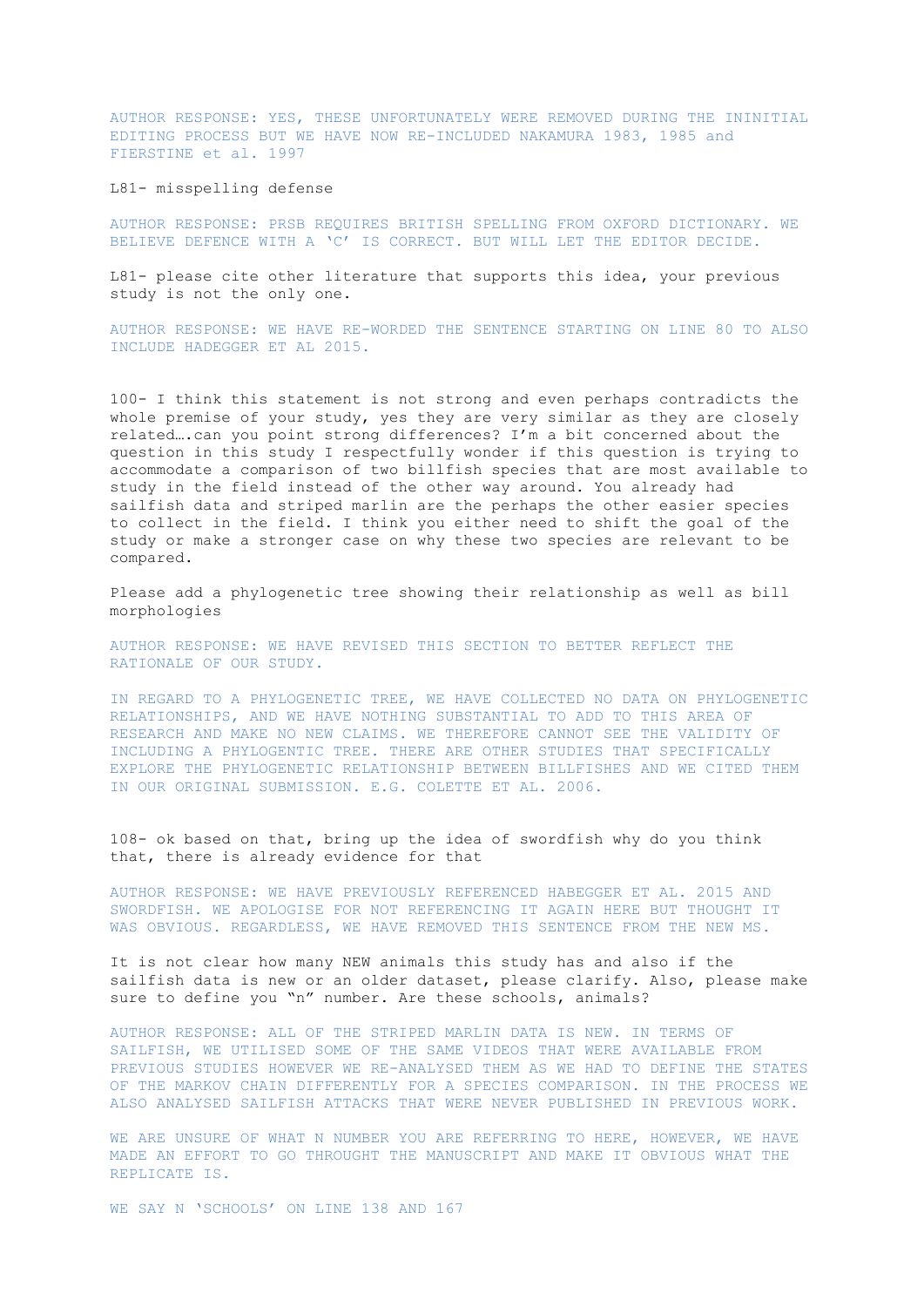LINE 188 AND 189 WE SAY 'ROSTRA' Line 227 WE SAY 'SECTIONS' LINE 155 AND 166 AND 175 WE HAVE ADDED 'ATTACK SEQUENCES'

How do you know the chemical composition? You did a whole extra analysis that needs to be noted at least mention it on the methods otherwise the results come unexpected.

AUTHOR RESPONSE: WE ARE UNCLEAR TO WHAT SECTION OF THE MANUSCRIPT YOU ARE REFERRING TO.

ON LINE 91 OF THE INTRODUCTION WE HAVE NOW MENTIONED THAT THE MICROTEETH ARE "TRUE TEETH COMPOSED OF AN ORGANIC PULP CAVITY AND ENAMEL CAP" AND REFER THE READER TO THE SUPPLEMENTARY MATERIALS AND FIG S2 FOR MORE DETAILS.

WE DIDN'T REFER TO THE ANALYSIS IN THE METHODS SECTION AS THE COMPOSITION OF THE MICROTEETH IS NOT CENTRAL TO THIS MANUSCRIPT. HOWEVER, WE HAVE ADDED A LINE (LINE 197) TO REFER TO THE READER AGAIN TO THE SUPPLEMENTARY MATERIAL IF THEY ARE INTERESTED IN THE CHEMICAL COMPOSITION.

ON LINE 277 WE ALSO REFER THE READER TO THE SUPPLEMENTARY MATERIALS

WE HOPE THAT YOU FIND THIS SUFFICIENT

Discussion

Your analytical approach is complex but there are some important aspects that are not clear, how do you compensate with neighboring effect, sailfish were way more abundant?

AUTHOR RESPONSE: WE DO NOT THINK SAILFISH WERE WAY MORE ABUNDANT. UNFORTUNATELY, WE COULD ONLY APPROXIMATE GROUP SIZES FOR EITHER BILLFISH SPECIES. IT WAS NOT POSSIBLE TO SAY HOW MANY NEIGHBOURS WERE PRESENT FOR EACH ATTACK OR HOW CLOSE THEY WERE TO THE FOCAL ATTACKER. HOWEVER, WE BELIEVE GROUP SIZES WERE COMPARABLE BETWEEN SPECIES (6-40 FOR SAILFISH AND 12-40 FOR STRIPED MARLIN)

How do you compensate for the effect of having a larger number of prey items?

AUTHOR RESPONSE: UNFORTUNATELY, WE DO NOT HAVE THE PREY NUMBERS FOR EACH ATTACK. WE HAVE APPROXIMATIONS OF THE BAITBALL SIZES THAT THE TWO BILLFISH SPECIES ATTACKED. 25-150 SARDINES FOR THE SAILFISH AND 50-200 SARDINES FOR STRIPED MARLIN. IN THE CONTEXT OF POSSIBLE BAITBALL SIZES IN NATURE, THESE ARE VERY SIMILAR, AND THEREFORE COMPARABLE.

315- you mention how important is to show how morphology affects function and behavior and how is best to do this in the field, yet you are not comparing the most extreme morphologies that are extremely difficult to capture in the field (swordfish). Yes, the field is ideal but you are aware of the limitations, so I think saying this is the best approach to translate form functional complexes in species that almost look alike is not a strong statement. In addition, undermines previous works done in a different setting.

AUTHOR RESPONSE: WE ARE NOT INTERESTED IN THE COMPARISON BETWEEN SAILFISH AND SWORDFISH FEEDING BEHAVIOUR. THEY HAVE VERY DIFFERENTLY SHAPED ROSTRA (SWORDFISH DO NOT EVEN HAVE MICROTEETH AND THAT IS AN ANALYSIS CENTRAL TO OUR STUDY). ALSO, TO THE BEST OF OUR KNOWLEDGE THEY HUNT DIFFERENT PREY. THE TWO SPECIES WE STUDIED BOTH GROUP HUNT SCHOOLING FISH AT THE OCEAN'S SURFACE, AND YET, AS WELL AS HAVING DIFFERENTLY SHAPED BILLS, THERE ARE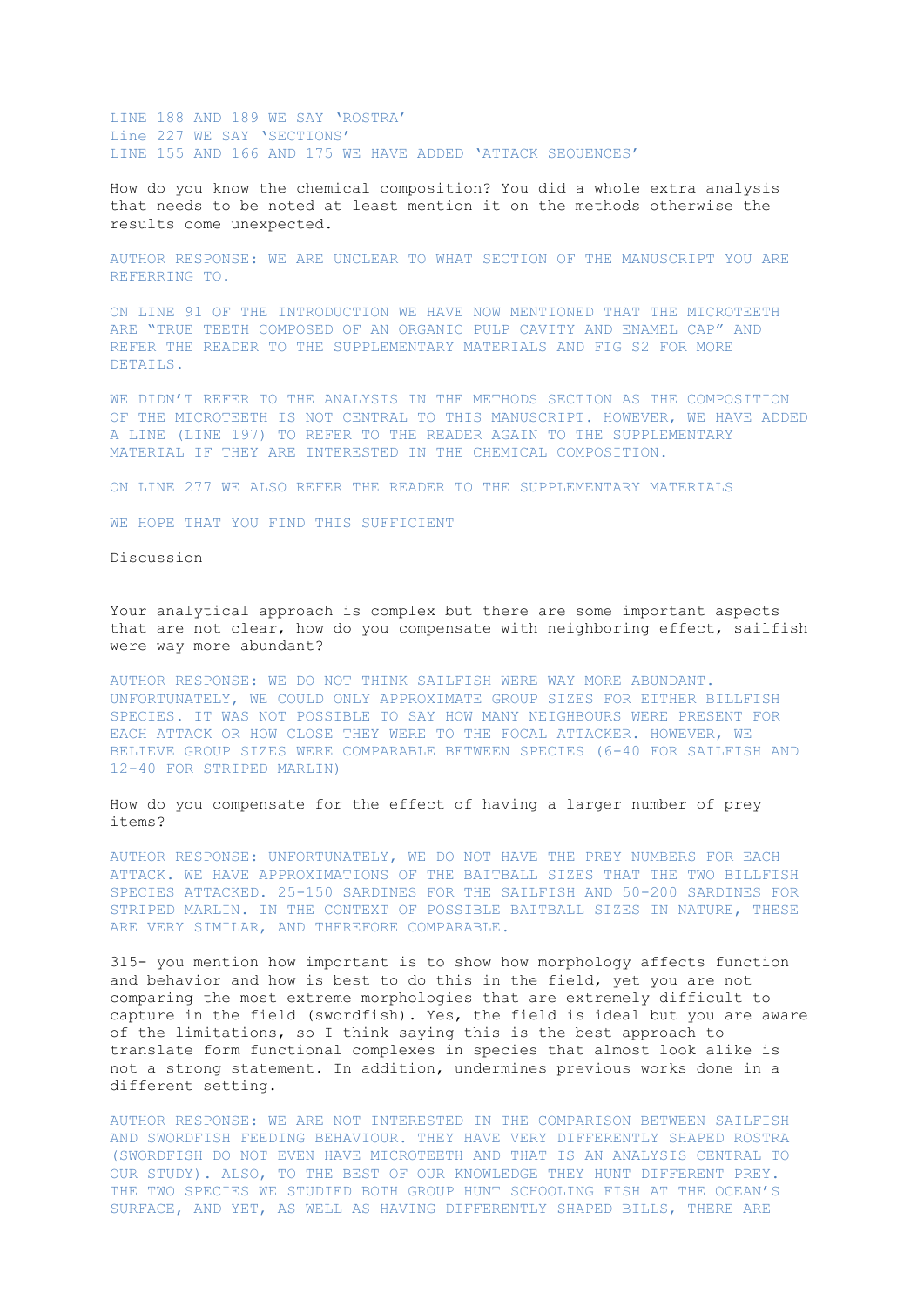ALSO REPORTS THAT ONE SPECIES BUT NOT THE OTHER USES THEIR BILL TO CAPTURE PREY. WE THEREFORE WANTED TO ASSESS WHETHER THERE WAS A DIFFERENCE IN THE WAY THEY HUNTED THIS SIMILAR PREY AND WHETHER THE DISTRIBUTION OF MICROTEETH WAS IN ANY WAY INFORMATIVE OF THESE POTENTIAL DIFFERENCES.

WE DO BELIEVE THAT COMBINING HIGH RESOLUTION VIDEO OF REAL ATTACKS FROM THE FIELD WITH MORPHOLIGICAL WORK IS A PROMISING APPROACH. HOWEVER, IN LINE WITH YOUR SUGGESTION WE HAVE TONED DOWN THE LANGUAGE WE USED. OUR INTENTION WAS NEVER TO UNDERMINE PREVIOUS WORK DONE IN A DIFFERENT SETTING. WE THINK WE HAVE ADDED TO THIS WORK AND TOGETHER HELPED FORM A BETTER COLLECTIVE UNDERSTANDING OF FORM AND FUNCTION OF BILLFISH ROSTRA.

322- you are not making a fair comparison you are trying to compare a swordfish rostra with an istiophorid one, when in reality these two species are much more similar.

AUTHOR RESPONSE: WE HAVE REMOVED THIS FROM THE MANUSCRIPT. WE DO TALK ABOUT HADEGGER ET AL. 2015 IN THE DISCUSSION ON LINE 341, BUT MOSTLY AS RATIONALE THAT BIOMECHANICS ARE PROBABLY NOT A REASON WHY THE SPECIES USE THEIR BILL DIFFERENTLY, AS THE DIFFERENCES WITHIN ISTIOPORIDAE ARE NOT ANYWHERE AS EXTREME AS BETWEEN ISTIOPORIDAE AND XIPHIIDAE.

#### 343- explain further, why intriguing what do you mean with that?

AUTHOR RESPONSE: WE THINK IT IS INTERESTING THAT THE SPECIES WITH THE LOWEST RELATIVE BITE FORCE ALSO USES ITS BILL THE MOST AS IT CAN BE SEEN AS A FORM OF FOOD HANDLING OR COMPENSATORY FEEDING STRUCTURE. THIS IS MENTIONED IN THE INTRODUCTION. IF SAIFISH USE THEIR BILL MORE FOR FOOD CAPTURE THEY WILL BE MOUTHING WEAKER AND ALREADY DAMAGED PREY. MARLIN USE THEIR BILL LESS, AND HAVE A STRONGER RELATIVE BITE FORCE, LIKELY BECAUSE THEY NEED TO HANDLE STRONGER, UNINJURED PREY.

WE HAVE MADE SOME ADDITIONS TO THE TEXT IN THE DISCUSSION TO MAKE THIS CLEARER TO THE READER.

Please consider additional explanations for these results, what about the vertebral column on this species? Nakamura has described them for all species and as with the rostrum the major differences are between xiphias and istiophorids, however maybe worth it to explore, maybe there are some other explanations for the differences in movement.

Please consider including whole body differences between species, what do you think about the sail in sailfishes? What about spearing behavior? What other factors can support your observations?

AUTHOR RESPONSE: WE THANK THE REFEREE FOR THESE COMMENTS. WE HAVE AMENDED THE TEXT IN THE DISCUSSION AND ADDED VARIOUS CONSIDERATIONS.

A NUMBER OF BODY DESIGN DIFFERENCES BETWEEN SAILFISH AND STRIPED MARLIN ARE IN ACCORDANCE WITH THE OBSERVED DIFFERENCES IN THEIR HUNTING BEHAVIOUR, I.E. HIGH OCCURRENCE OF IN-LINE DASHING IN STRIPED MARLIN VS. HIGH OCCURRENCE OF MANOEUVRING AND SLASHING WITH THE BILL IN SAILFISH.

(1) THE THIN, ROUNDED SHAPE OF THE SAILFISH ROSTRUM MAY BE RELATED TO VISUAL OR TACTILE CAMOUFLAGE, ALLOWING IT TO BE INSERTED INTO THE SARDINE SHOAL WITHOUT THE PREY DISPERSING (DOMENICI 2015), AND FOLLOWED BY A SLASH. THE STRIPED MARLIN BILL IS STOUTER AND MORE LATERALLY COMPRESSED (NAKAMURA 1983, FIERSTINE & VOIGT 1996).

(2) SAILFISH HAVE A MUCH LARGER DORSAL FIN THAN STRIPED MARLIN (NAKAMURA 1983), WHICH IS EXTENDED DURING FORAGING AND MANOEUVRING (DOMENICI ET AL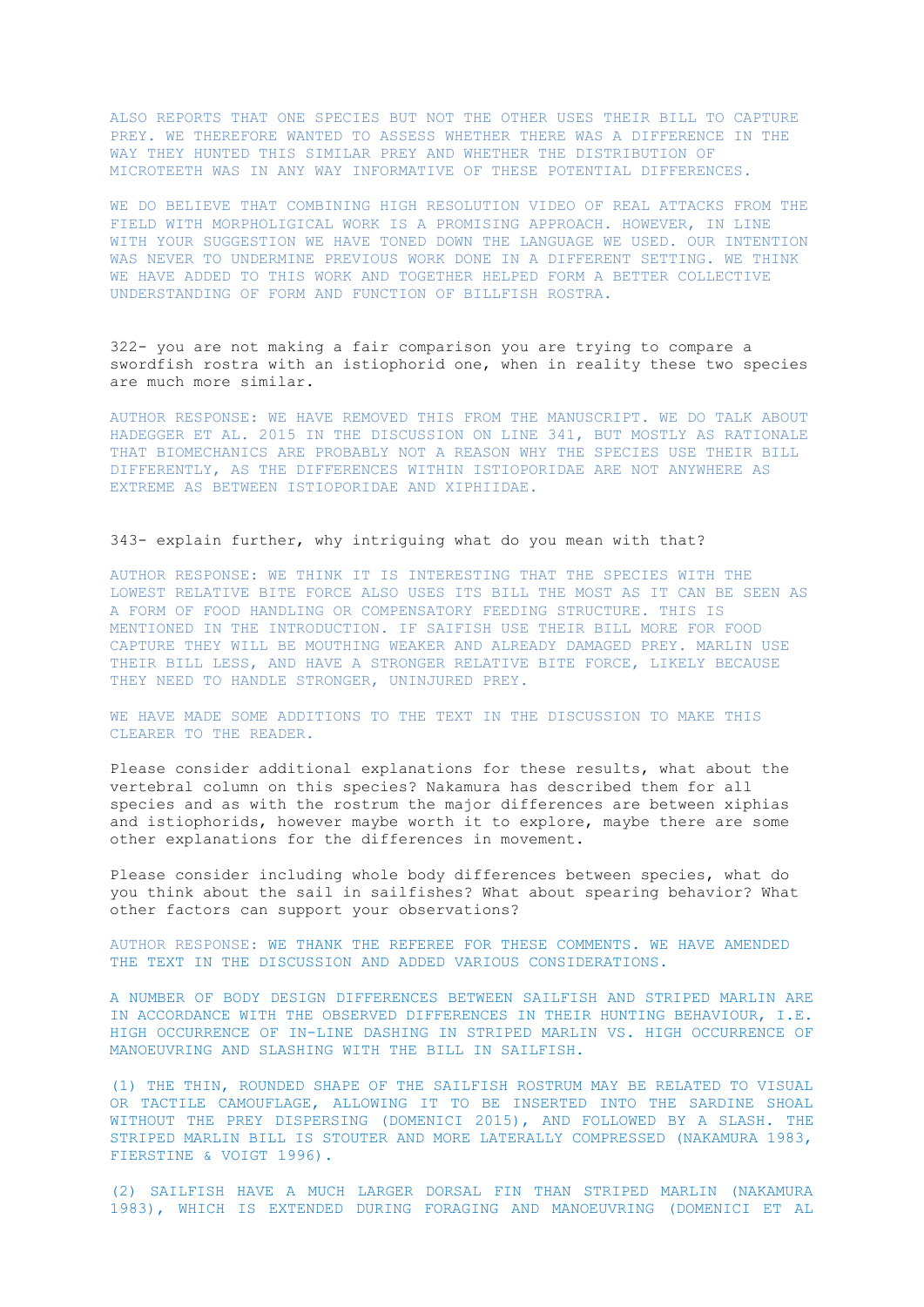2014). IT IS KNOWN THAT LARGE VERTICAL SURFACES SUCH AS EXTENDED DORSAL FINS, CAN PROVIDE CONTROL SURFACES THAT MAXIMIZE MANOEUVRABILITY (LAUDER AND DRUCKER 2004 . IEEE J OCEAN ENG 29:556–71). FURTHERMORE, THE LARGE DORSAL FIN OF THE SAILFISH CAN PROVIDE A CONTROL SURFACE THAT MINIMIZES THE YAW OF THE BILL WHILE SWIMMING BEHIND A SCHOOL OF PREY, THUS MINIMIZING DISTURBANCE PRIOR TO SLASHING (DOMENICI ET AL 2014; MARRAS ET AL 2015) AND AID IN RESISTING LATERAL FORCES IN THE OPPOSITE DIRECTION OF THE SLASH, THUS INCREASING ITS EFFECTIVENESS (MARRAS ET AL 2015). ON THE OTHER HAND, A LARGE DORSAL FIN WOULD NOT BE ADVANTAGEOUS BECAUSE OF THE INCREASED DRAG DURING FAST IN-LINE DASHING SUCH AS THOSE USED BY STRIPED MARLIN.

(3) THE CROSS-SECTIONAL AREA OF SAILFISH IS MORE LATERALLY COMPRESSED THAN THAT OF STRIPED MARLIN (MAX. DEPTH/WIDTH AT ORIGIN OF FIRST ANAL FIN: 1.45 AND 2.16 FOR STRIPED MARLIN AND SAILFISH, RESPECTIVELY CALCULATED BASED ON NAKAMURA 1983). LATERAL COMPRESSION IS ASSOCIATED WITH HIGH LATERAL FLEXIBILITY (ALEEV, Y. G. 1969. FUNCTION AND GROSS MORPHOLOGY IN FISH. KETER PRESS, JERUSALEM), THUS A POTENTIALLY HIGHER MANOEUVRABILITY (E.G. IN TERMS OF TURNING RADIUS AND TURNING RATE, DOMENICI 2001 COMPARATIVE BIOCHEMISTRY AND PHYSIOLOGY PART A: MOLECULAR & INTEGRATIVE PHYSIOLOGY. 131: 169-82) IN SAILFISH AS OPPOSED TO A ROUNDER (THUS LESS FLEXIBLE) BODY SUCH AS THAT OF STRIPED MARLIN, IN ACCORDANCE WITH THEIR IN-LINE DASHING WHILE FEEDING.

IN REGARDS TO VERTEBRAE, WE WOULD NOT LIKE TO SPECULATE. INDEED STRIPED MARLIN HAVE WIDER VERTEBRAE (SINCE THEY ARE THICKER LATERALLY), AND DIFFERENT SHAPED NEURAL SPINES COMPARED TO SAILFISH BUT IT IS NOT EASY TO RELATE THESE DIFFERENCES TO SWIMMING STYLE OR PERFORMANCE.

THERE WERE VERY FEW SPEARING EVENTS, OUR PERSONAL OBSEVATIONS ARE THAT THESE ARE MORE COMMON ON LARGER PREY FISH, E.G. MACKEREL.

Supplementary Fig S2. Orient the reader on the cross-sectional area

AUTHOR RESPONSE: FIG 2 F AND G ARE THE TWO CROSS SECTIONS AND THEY HAVE THE CROSS-SECTIONAL POSITIONS NAMED IN THE FIGURE CAPTION

IT IS POSSIBLE THAT YOU WERE CONFUSED BY THE TWO IMAGES IN FIG 2C. THE COLOUR MESH ONE HAS NOW BEEN REMOVED SO THERE SHOULD BE NO FURTHER CONFUSION. 2C IS SIMPLY A RANDOM SECTION OF ROSTRA SURFACE. IT DOES NOT DIRECTLY RELATE TO 2A OR 2B

Not sure if this should be part of the supplementary data, I think you have a lot of valuable info here. I'm also not sure on what you are trying to show in A and B, please show the reader exactly were those points are in the cross section. It is not easy to understand

This graph collapsed a lot of info, can you just separate them?

AUTHOR RESPONSE: WE WILL BE HAPPY TO SEPARATE FIG2C IN ANY WAY THE EDITOR DEEMS REASONABLE. FOR EXAMPLE, WE COULD HAVE FIG 2A AND B TOGETHER AND FIG2 C-K TOGETHER IN TWO SEPARATE FIGURES?

WE ARE ALSO HAPPY TO PUT ALL OF FIG S2 OR PARTS OF IT IN THE MAIN DOCUMENT, HOWEVER, WE WERE CONCERNED ABOUT JOURNAL SPACE REQUIREMENTS.

FIG S2 A AND B ARE DESCRIBED IN THE FIGURE AND ITS CAPTION.

THE CAPTION READS… SUPPLEMENTARY FIG 2. "EXAMPLES OF MICRO-CT OVERVIEW IMAGES DISPLAYING THE POSITIONS OF ALL MICRO-TEETH MEASURED ON THE ROSTRUM, COLOURED BY MICRO-TEETH TYPE, FOR ONE A.) SAILFISH, AND B.) STRIPED MARLIN SPECIMEN. GREEN DOTS/ARROWS REPRESENT INTACT MICRO-TEETH, PINK DOTS/ARROWS REPRESENT BROKEN MICRO-TEETH AND YELLOW DOTS/ARROWS REPRESENT RE-GROWING MICRO-TEETH IN ALL IMAGES. THE X-AXIS (H MM) REPRESENTS THE DISTANCE FROM BILL TIP (0 ON THE FAR LEFT) TOWARDS THE HEAD (50 ON THE FAR RIGHT). THE Y-